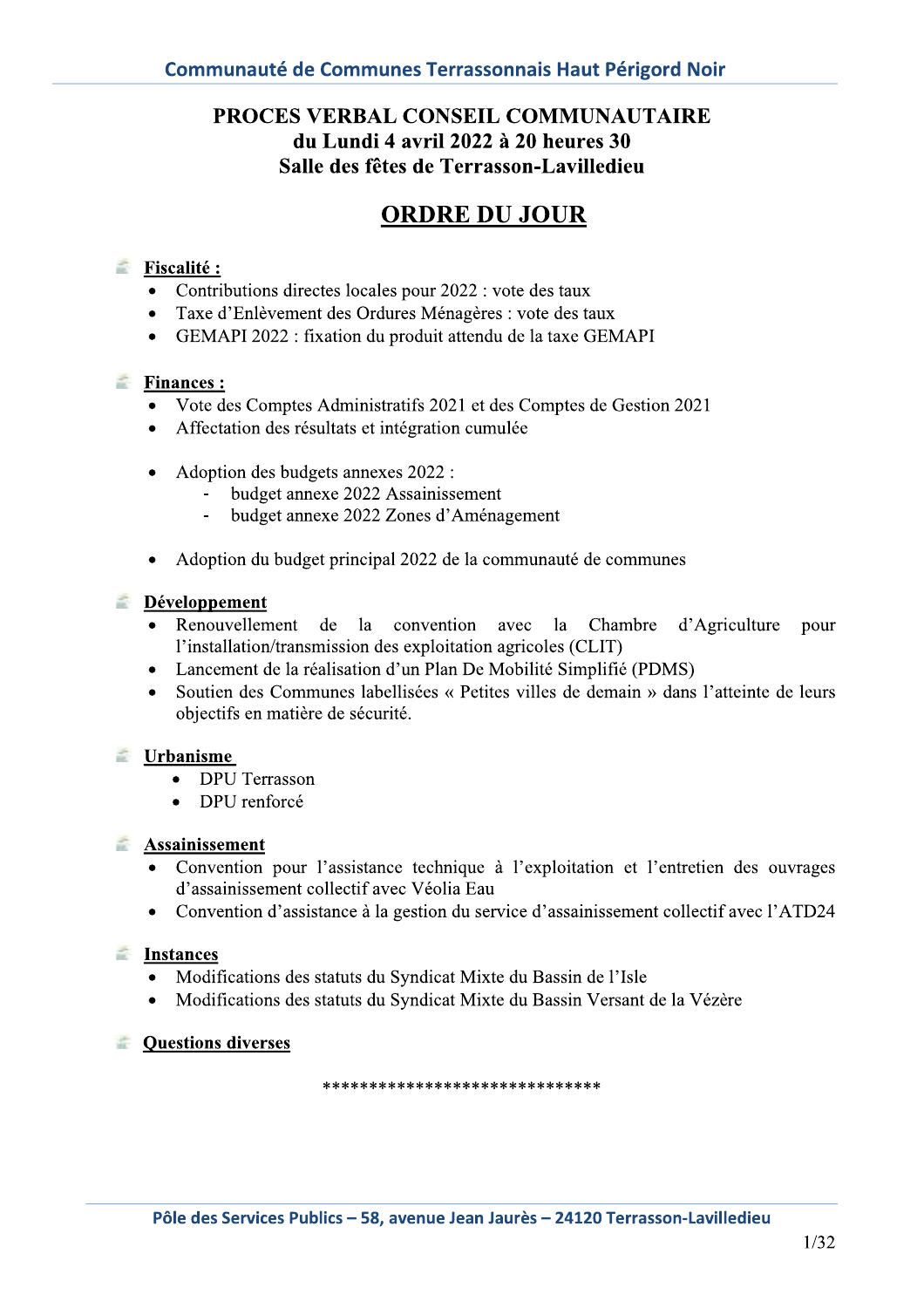Début 20h45

Monsieur le Président procède à l'appel des membres **PRÉSENTS:** 

Titulaires : Didier CLERJOUX, Sylviane GRANDCHAMP, Bertrand CAGNIART, Lionel ARMAGHANIAN, Bernadette MERLIN, Jean-Marie CHANQUOI, Patricia FLAGEAT, Stéphane ROUDIER, Gaston GRAND, Jean-Louis PUJOLS, Élodie REBEYROL, Nicolas DJERBI, Roland MOULINIER, Sébastien LUNEAU, Daniel BOUTOT, Daniel BARIL, Jean-Pierre VERDIER, Denis ADAMSKI, Francine BOURRA, Nadine PIERSON, Jean-Jacques DUMONTET, Michel MEYNARD, Marie-Claire BOULINGUEZ, Bernard DURAND, Patrick DELAUGEAS, Claude TURBANT, Mattia TRENTEMONT, Régine ANGLARD, Dominique BOUSQUET, Jean BOUSQUET, Frédéric GAUTHIER, Claudine LIARSOU, Sabine MALARD, Maud MANIERE, Jean-Yves VERGNE, Jean-Luc BLANCHARD, Nicole RAVIDAT Laurent PELLERIN.

Suppléant : Gilles COZANET représente Dominique DURUY, Patrick LEFEBVRE représente Gérard MERCIER, Daniel DEVAUX représente Annie DELAGE, Maurice DUBREUIL représente Jacques MIGNOT, Emmanuel REBIERE représente Dominique DURAND.

Excusés : Josiane LEVISKI donne pouvoir à Jean-Luc BLANCHARD, Patrick GAGNEPAIN donne pouvoir à Stéphane ROUDIER, Jean-Michel LAGORSE, Olivier ROUZIER, Claude SAUTIER donne pouvoir à Bertrand CAGNIART, Alexandra DUMAS, Francis AUMETTRE, Edmond Claude DELPY, Jean-Michel LAGORCE, Bernard BEAUDRY, Coralie DAUBISSE donne pouvoir à Claudine LIARSOU, Isabelle DUPUY, Fabien JAUBERT, Roger LAROUQUIE, Caroline VIEIRA.

**SECRÉTAIRE:** Mme Bernadette MERLIN.

Suite à un problème technique pour la diffusion vidéo, l'ordre du jour est inversé.

#### OBJET : Renouvellement de la convention avec la Chambre d'Agriculture pour l'installation/transmission des exploitation agricoles (CLIT)

Présentation par M. Roudier, Vice-Président en charge des politiques contractuelles. Le comité va se réunir et servira à alimenter le PAT – réunion le 21/04 à 14h à condat et à 16h intervention du maraicher de condat

M. CHANQUOI évoque les difficultés du monde agricole dans le cadre des reprises d'exploitation mais aussi aujourd'hui notamment grippe aviaire.

VU la délibération en date du 5 septembre 2018 portant adoption de la convention de partenariat avec la Chambre d'Agriculture de Dordogne pour mettre en place le projet « Dynamiser la transmission et l'installation d'exploitations agricoles en Périgord Noir » autour de plusieurs axes de travail :

- création de comités locaux installation-transmission (CLIT)
- organiser des sessions de visites du territoire et d'exploitations inscrites au répertoire
- gérer localement le répertoire candidats  $\overline{a}$
- organiser des journées cédants
- améliorer l'intégration des nouveaux installés  $\overline{a}$
- visites d'expériences sur d'autres territoires  $\overline{a}$

Il est proposé un projet de convention pour renouveler le partenariat avec la communauté de communes pour les années 2021 à 2023 pour une participation annuelle d'un montant de 1 500  $\epsilon$ .

#### Le conseil communautaire, après en avoir délibéré, DECIDE, à l'unanimité :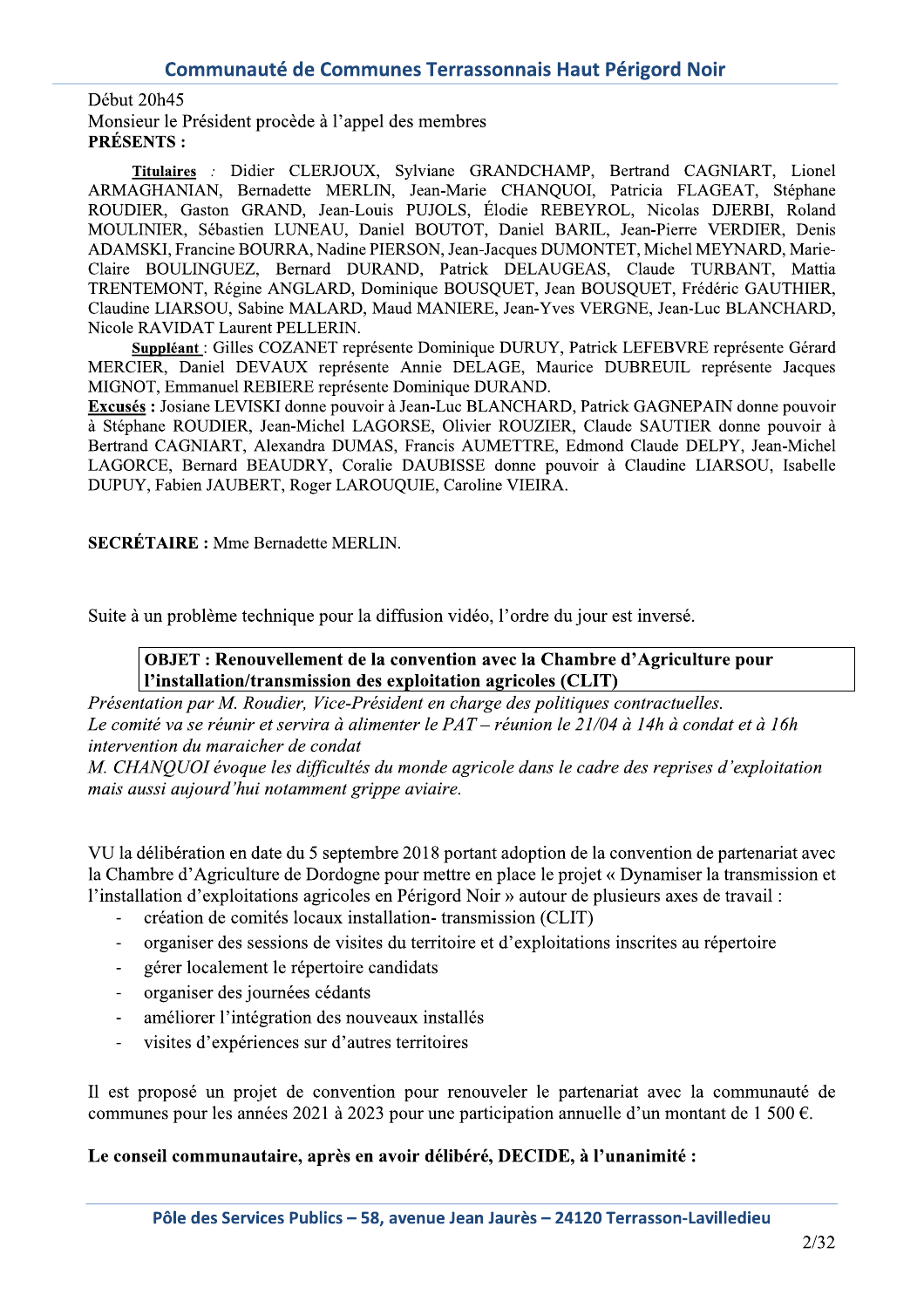- **E D'APPROUVER** la convention de partenariat avec la Chambre d'Agriculture de Dordogne pour les années 2021, 2022 et 2023 avec une participation de 1 500  $\epsilon$  / an soit au total 4 500  $\epsilon$ :
	- **EXECUTORISER** le Président à signer tous les actes et documents nécessaires à la mise en application de cette décision.

#### **OBJET : Lancement de la réalisation d'un Plan De Mobilité Simplifié (PDMS)**

Présentation par M. Roudier, Vice-Président en charge des politiques contractuelles. Ce plan entre dans le cadre de la vélo route voie verte et la flow vélo.

Mme Bourra précise que la taxe mobilité ne sera pas appliquée car ce n'est pas le bon moment aujourd'hui avec la crise du COVID et l'augmentation des matières premières et de l'énergie. De plus, aujourd'hui, la communauté de communes n'a pas de réel projet, ni de service qui existe et qui devrait être financé.

Par contre M. Dominique Bousquet précise que ce plan doit être fait pour le futur.

 $VU$  la délibération n° 2021.51 en date du 31 mars 2021 portant sur la prise de compétence Autorité Organisatrice de la Mobilité (AOM),

Monsieur le Président rappelle au conseil communautaire que dans le cadre de l'établissement du PLUi et du PCAET la mobilité est une action primordiale à intégrer afin de répondre aux objectifs définis dans le cadre de l'élaboration de ces documents. Pour cela, la compétence AOM a donc été prise, puis il indique qu'afin de la rendre opérationnelle il y a lieu de mettre en œuvre la réalisation d'un schéma de mobilité.

Les objectifs d'un tel schéma se retrouvent dans ceux d'un Plan de mobilité simplifié qui peut être réalisé par une communauté de communes AOM pour répondre à l'obligation de planification.

Le Plan De Mobilité Simplifié apparait comme un outil de planification concerté qui permet de faire un état des lieux, de dégager des orientations stratégiques dans le but d'établir par la suite un plan d'actions en matière de mobilité.

Son élaboration doit être concertée avec les partenaires institutionnels, les communes membres ainsi que la population.

Ainsi, il est proposé de réaliser un Plan De Mobilité Simplifié en faisant appel à une expertise extérieure pour la partie définition des enjeux, de la stratégie, du plan d'actions et de la concertation.

#### Le conseil communautaire, après en avoir délibéré, DECIDE, à l'unanimité :

- **EXECUTE:** DE PRESCRIRE l'élaboration d'un Plan De Mobilité Simplifié ;
- **EXECUTORISER** le Président à lancer une consultation auprès de bureaux d'études et à signer le marché à l'issue de cette consultation,
- **E D'AUTORISER** le Président dans le cadre des AMI TENMOD et AVELO2 à déposer des dossiers de demande de subvention à hauteur de 50 % auprès de l'ADEME et solliciter la Banque des Territoires pour un complément à hauteur de  $30\%$ .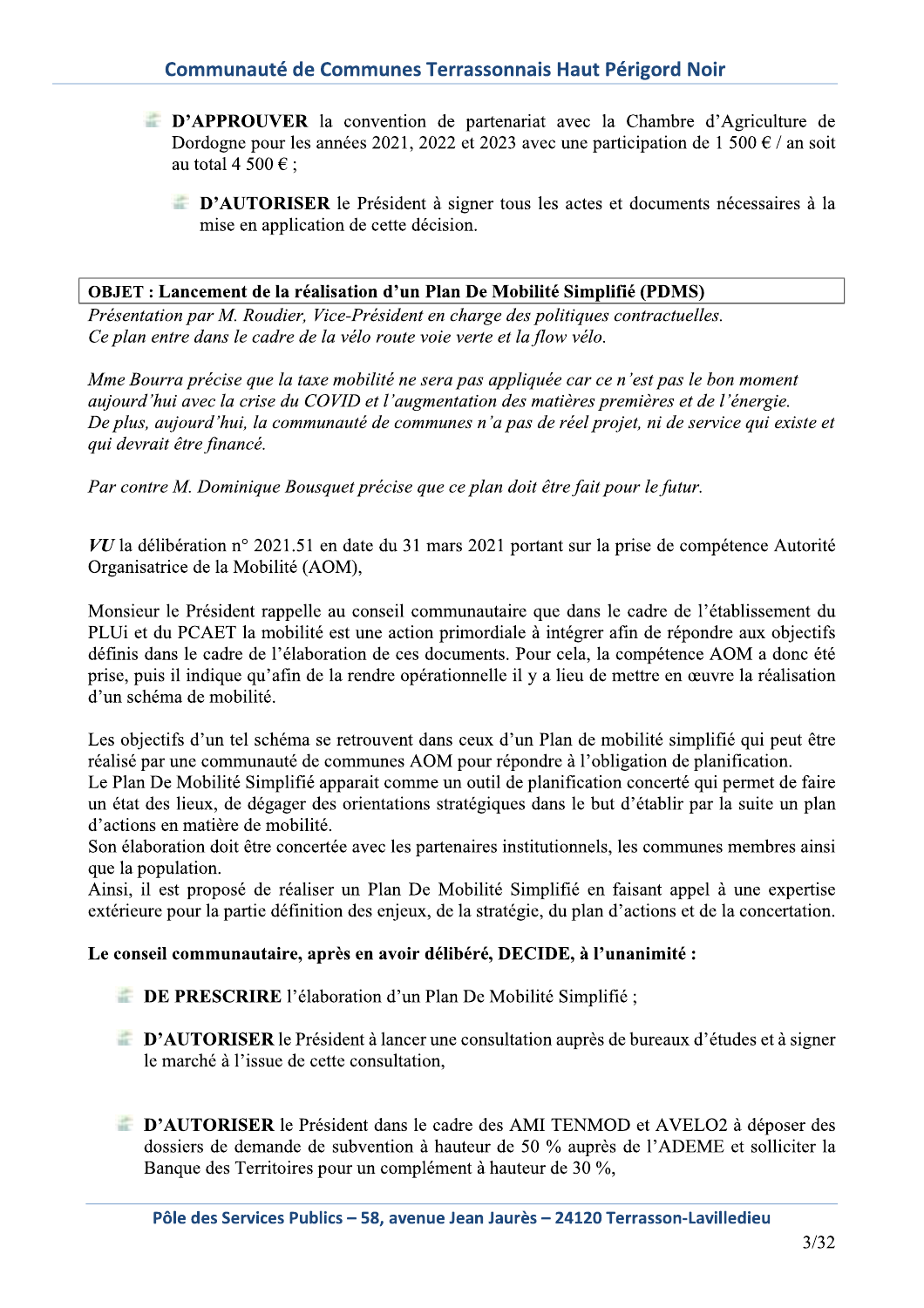**EXECUTORISER** le Président à signer tous les actes et documents nécessaires à la mise en application de cette décision.

#### OBJET : Soutien des Communes labellisées « Petites villes de demain » dans l'atteinte de leurs objectifs en matière de sécurité

Monsieur Daniel BARIL, Vice-Président en charge de l'habitat, présente le dossier.

Le programme national « Petites villes de demain », dans lequel la Communauté de communes Terrassonnais Haut Périgord Noir s'est engagée, aux côtés des Communes de Terrasson-Lavilledieu et de Thenon, prévoit la mobilisation de moyens en matière de sécurité.

Bien que ces moyens soient associés aux brigades implantées dans les communes centralités, leurs mises en œuvre concernent des périmètres supra-communaux.

Par conséquent, un premier partenariat a été facilité entre l'Etat, la Gendarmerie nationale et la Commune de Terrasson-Lavilledieu afin de coordonner et faciliter les démarches de contractualisation avec les communes concernées dans le cadre du programme « Petites villes de demain ».

Ce partenariat s'est traduit par la signature d'un Contrat de sécurité qui s'articule autour :

De la déclinaison de l'offre de protection spécifiquement déployée sur la Commune et son bassin de vie,

Des engagements de la Commune de Terrasson-Lavilledieu notamment par l'intégration des enjeux de sécurité dans l'ensemble des projets d'aménagement ainsi que par la rénovation de l'actuel site de la Gendarmerie (en partie soutenue par le Contrat de Projets Territoriaux du Département de la Dordogne).

Par la suite, un partenariat similaire devrait être conclu pour la Commune de Thenon et son bassin de vie.

Vu le Code Général des Collectivités Territoriales,

Vu la délibération de la Commune de Terrasson-Lavilledieu portant sur la validation du Contrat de sécurité entre l'Etat, la Gendarmerie nationale et la Commune de Terrasson-Lavilledieu du 26 janvier 2022.

Vu le Contrat de sécurité entre l'Etat, la Gendarmerie nationale et la Commune de Terrasson-Lavilledieu annexé à la présente délibération,

#### Le conseil communautaire, après en avoir délibéré, DECIDE, à l'unanimité :

- **EXECUTENTE:** DE SOUTENTE les Communes labellisées « Petites villes de demain » dans l'atteinte de leurs objectifs en matière de sécurité,
- **EXECUTE:** DE PRENDRE ACTE de la mise en œuvre d'un Contrat de sécurité entre l'Etat, la Gendarmerie nationale et la Commune de Terrasson-Lavilledieu dans le cadre du programme national « Petites villes de demain ».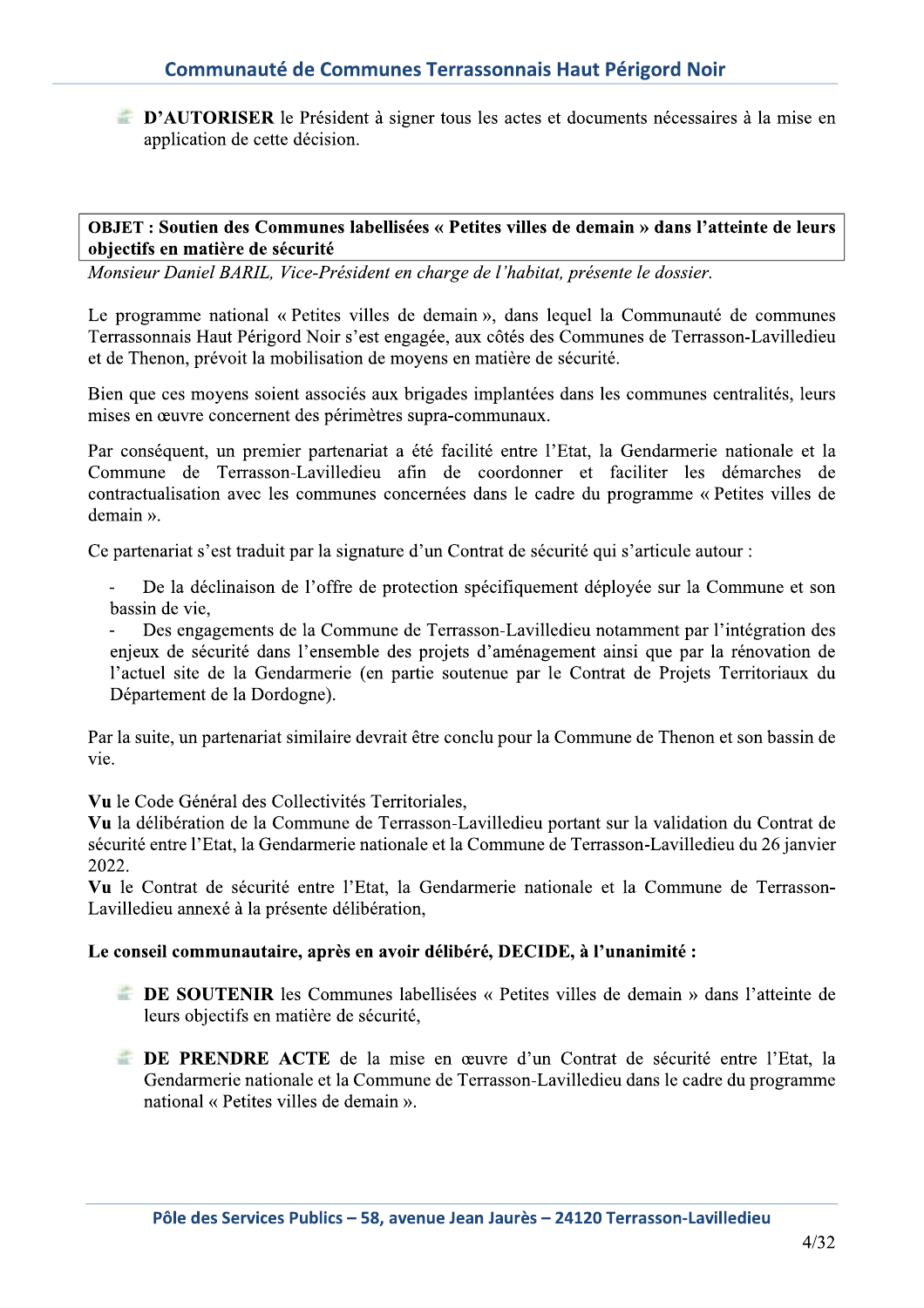**EXECUTORISER** le Président à signer tous les actes et documents nécessaires à la mise en application de cette décision.

OBJET : Instauration d'un droit de Préemption sur la commune de Beauregard de Terrasson

M. Bertrand CAGNIART, Vice-Président en charge de l'urbanisme, présente : sécuriser un parking devant l'école

Vu le Code de l'Urbanisme et l'article L.211-1 qui offre la possibilité aux communes dotées d'une carte communale approuvée, d'instituer un droit de Préemption en vue de la réalisation d'un équipement ou d'une opération d'aménagement ;

Vu le Code de l'Urbanisme et l'article L.211-2 qui stipule que les établissements de coopération intercommunale à fiscalité propre est compétent en matière de Droit de Préemption ;

Vu la délibération du Conseil Municipal de BEAUREGARD DE TERRASSON en date du 08 septembre 2003 approuvant la carte communale;

Vu l'arrêté préfectoral en date du 04 décembre 2003 portant approbation conjointe de la carte communale de BEAUREGARD DE TERRASSON

Monsieur le Vice-Président de la Communauté de Communes Terrassonnais Haut Périgord Noir présente l'intérêt à instituer un Droit de Préemption sur les parcelles suivantes :

| Numéro    | $des$   Surface     | Projet ou opération d'aménagement à réaliser   |
|-----------|---------------------|------------------------------------------------|
| parcelles |                     |                                                |
| AB 252    |                     | Aménagement et mise en sécurité de l'entrée de |
| AB 295    | $1.555 \text{ m}^2$ | l'école, aménagement de stationnement.         |

Les périmètres où s'appliquent le Droit de Préemption sont matérialisés sur le plan joint à la délibération.

#### Le conseil communautaire, après en avoir délibéré, DECIDE, à l'unanimité :

**EXECUTE:** D'INSTAURER un Droit de Préemption sur les parcelles ci-dessous pour la réalisation des projets ou opérations d'aménagement définies et reportées sur le plan annexé :

| Numéro    | $des$ Surface          | Projet ou opération d'aménagement à réaliser   |
|-----------|------------------------|------------------------------------------------|
| parcelles |                        |                                                |
| AB 252    |                        | Aménagement et mise en sécurité de l'entrée de |
| AB 295    | $1.555$ m <sup>2</sup> | l'école, aménagement de stationnement.         |

#### DE DELEGUER l'exercice de ce droit de Préemption à la commune de BEAUREGARD DE TERRASSON, conformément à l'article L.211-2 du Code de l'Urbanisme.

La présente délibération sera transmise à Madame la Sous-Préfète du département de la Dordogne, arrondissement de SARLAT et notifié conformément à l'article R.211-3 du Code de l'Urbanisme à :

- Monsieur le directeur départemental des finances publiques ;
- Monsieur le président de la Chambre Départementale des Notaires;  $\overline{a}$
- Monsieur le président du tribunal de Grande Instance de Périgueux ;  $\overline{a}$
- Greffe du tribunal de Grande Instance de Périgueux;

La délibération et le plan joint seront annexés à la carte communale de BEAUREGARD DE TERRASSON approuvée.

Conformément à l'article R.211-2 du Code de l'Urbanisme, la présente délibération fera l'objet :

· D'un affichage à la Communauté de Communes Terrassonnais Haut Périgord Noir et à la mairie de BEAUREGARD DE TERRASSON pendant un mois.

• D'une mention de cet affichage insérée en caractère apparent dans deux journaux diffusés dans le département.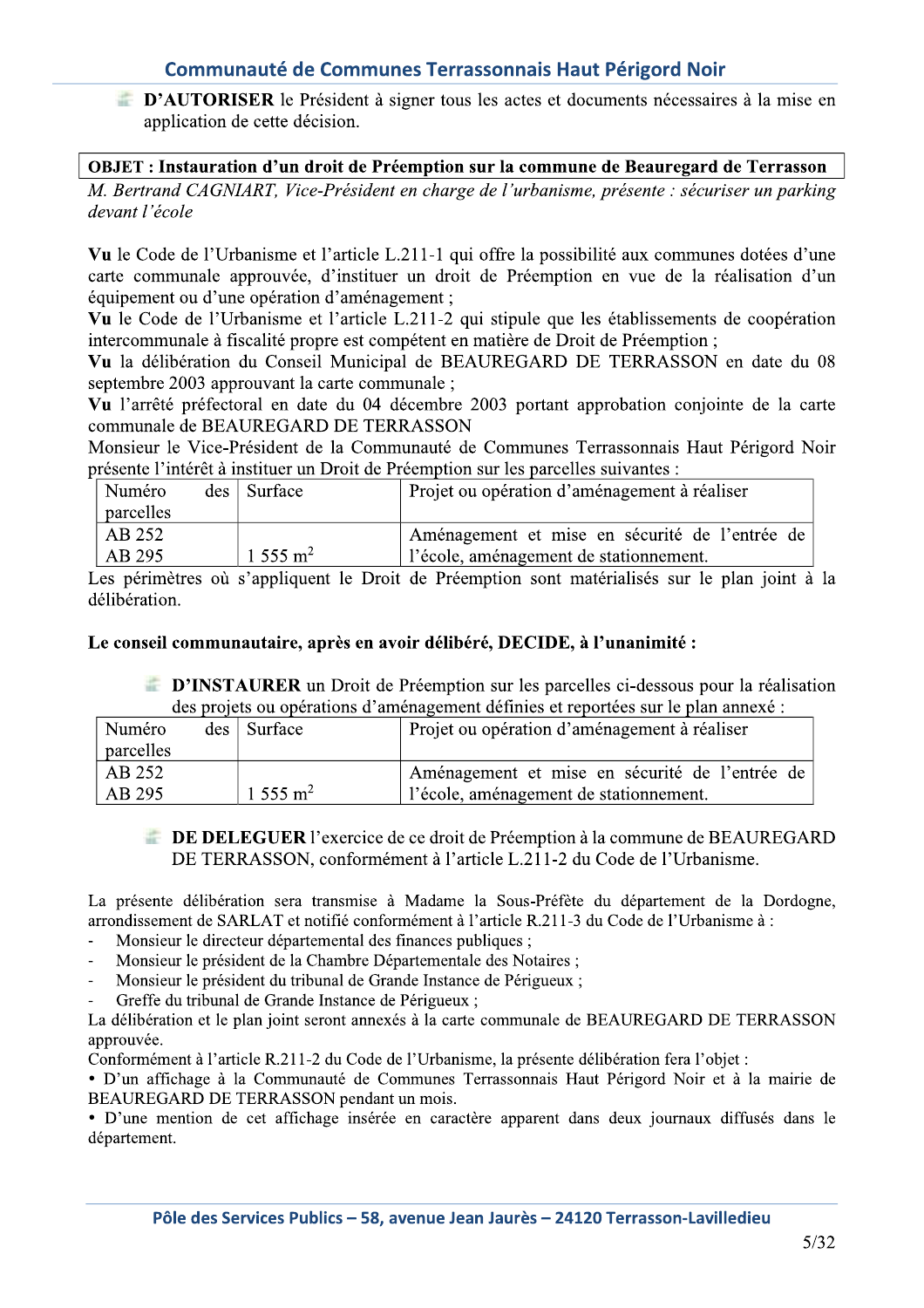· D'une publication au recueil des actes administratifs de la Communauté de Communes Terrassonnais Haut Périgord Noir.

- La présente délibération deviendra exécutoire après :
- · Sa transmission à Madame la Sous-préfète du département de la Dordogne, arrondissement de SARLAT.
- L'accomplissement de la dernière des mesures de publicité visées ci-dessus.

#### OBJET : Retrait partiel de la délégation du Droit de Préemption Urbain de la commune de **TERRASSON-LAVILLEDIEU**

Stéphane MALO, responsable du pôle Aménagement présente le dossier.

Monsieur Jean Bousquet indique que la friche commerciale Carrefour Market: c'est une SCI familiale.

Monsieur Vergne demande si le retrait concerne toute la commune ou seulement les 2 secteurs car la note de synthèse ne l'indique pas M. Cagniart précise qu'il s'agit bien des 2 secteurs indiqués

Vu le Code de l'Urbanisme et l'article L.211-1 qui offre aux communes disposant d'un Plan Local d'Urbanisme approuvée, d'instituer un droit de Préemption Urbain sur les zones urbaines et à urbaniser : Vu la délibération du Conseil Municipal de TERRASSON-LAVILLEDIEU en date du 10 novembre 2009 approuvant le Plan Local d'Urbanisme ;

Vu la délibération du Conseil Municipal de TERRASSON-LAVILLEDIEU en date du 10 novembre 2009 instaurant un Droit de Préemption Urbain sur les zones U et AU, excepté sur les zones d'intérêt communautaire UY et AUY du Coutal et des Fauries dont la compétence est dévolue à la Communauté de Communes Terrassonnais Haut Périgord Noir:

Entendu que la ville de TERRASSON-LAVILLEDIEU connaît aujourd'hui sur certains secteurs, une vacance et une dégradation de bâtiments, engendrant une déshérence de ces secteurs ;

Entendu que la ville de TERRASSON-LAVILLEDIEU est engagée dans des dispositifs visant à redynamiser le territoire (Petites Villes de Demain, Opération de Revitalisation du Territoire);

Entendu que la ville de TERRASSON-LAVILLEDIEU s'est lancée dans une politique de lutte contre la vacance par la réhabilitation de bâti inoccupé;

Entendu que la ville de TERRASSON-LAVILLEDIEU a inscrit dans son Projet d'Aménagement et de Développement Durables la mise en œuvre d'une politique de renouvellement urbain sur le quartier de la gare, de faciliter la mutation des friches et emprises d'activités recensées sur la ville;

Considérant qu'il est opportun de disposer d'outils de préemption adaptés (Droit de Préemption Urbain simple. Droit de Préemption Urbain renforcé) aux enjeux de mixité fonctionnelle et de production d'habitat sur le territoire communal, de s'appuyer sur l'Etablissement Public Foncier de Nouvelle-Aquitaine ;

Considérant que la ville de TERRASSON-LAVILLEDIEU étant délégataire du Droit de Préemption Urbain, conformément aux dispositions de la loi Accès au Logement et à un Urbanisme Rénové (ALUR) du 24 mars 2014 et à ce titre, elle ne peut pas subdéléguer le Droit de Préemption Urbain;

#### Le conseil communautaire, après en avoir délibéré, DECIDE, à l'unanimité :

**EXECUTE:** DE RETIRER la délégation du Droit de Préemption Urbain à la commune de TERRASSON-LAVILLEDIEU sur les parcelles suivantes :

| Secteurs concernés | <b>Parcelles</b>                                                  |
|--------------------|-------------------------------------------------------------------|
| Secteur de la gare | AB 514, AC 186, AC 187, AC 188, AC 191, AC 438, AC<br>439, AC 932 |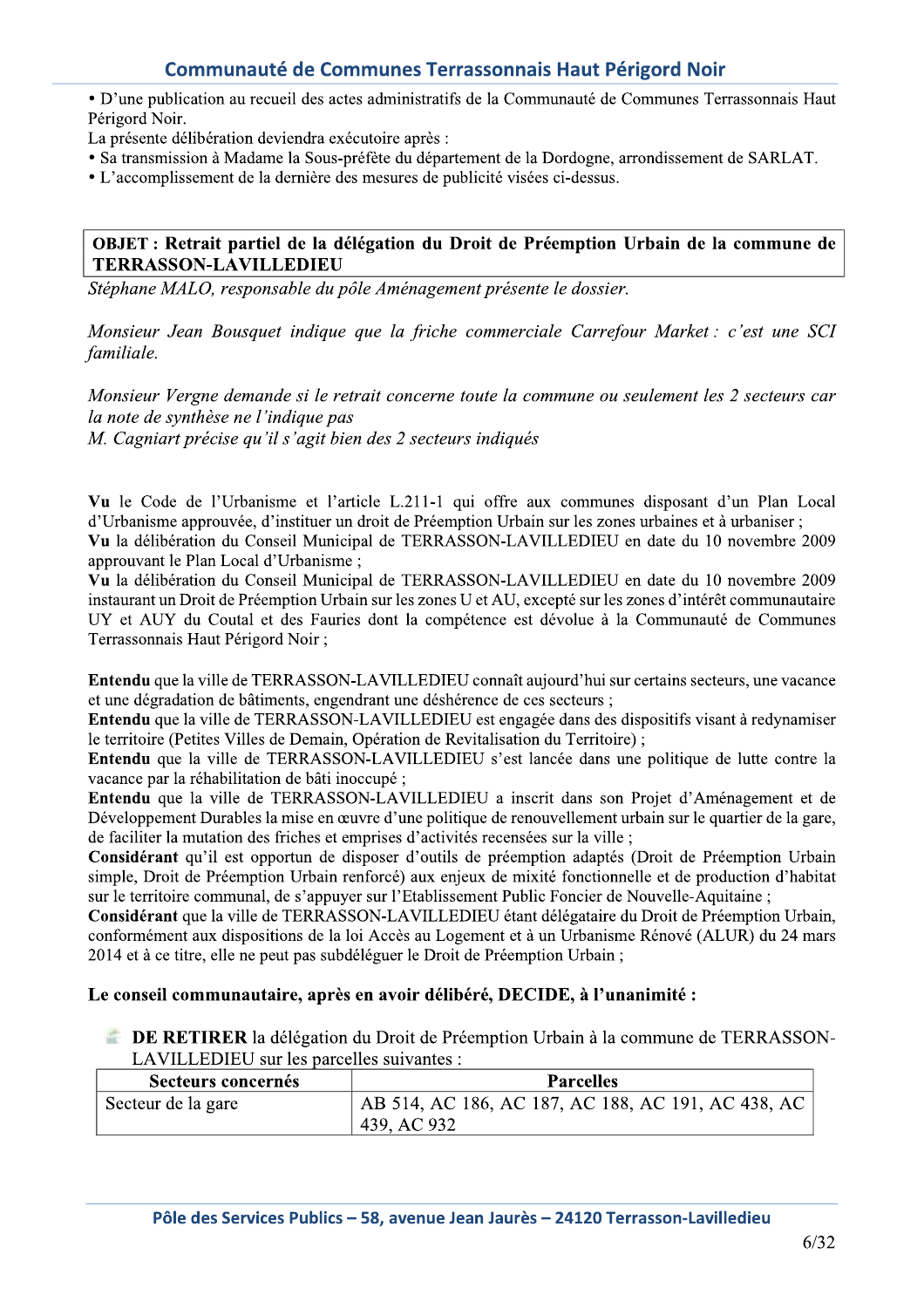| Centre-ville | <sup>1</sup> AC 334, AC 335, AC 339, AC 594, AC 597, AC 599; AC |
|--------------|-----------------------------------------------------------------|
|              | 604, AC 605AC 655, AC 702, AC 758, AC 876, AC 878,              |
|              | AC 888.                                                         |

La presente deliberation sera transmise a Madame la Sous-Prefete du departement de la Dordogne, arrondissement de SARLAT et notifié conformément à l'article R.211-3 du Code de l'Urbanisme à :<br>- Monsieur le directeur départemental des finances publiques :

- Im Monsieur le directeur départemental des finances publiques ;<br>En Monsieur le président de la Chambre Départementale des No
- Monsieur le président de la Chambre Départementale des Notaires ;<br>- Monsieur le président du tribunal de Grande Instance de Périgueux :
- Monsieur le président du tribunal de Grande Instance de Périgueux;
- Greffe du tribunal de Grande Instance de Périgueux ;

La deliberation et le plan joint seront annexes au Plan Local d'Urbanisme de TERRASSON-LAVILLEDIEU approuvé.

Conformément à l'article R.211-2 du Code de l'Urbanisme, la présente délibération fera l'objet :

· D'un affichage à la Communauté de Communes Terrassonnais Haut Périgord Noir et à la mairie de TERRASSON- LAVILLEDIEU pendant un mois.

• D'une mention de cet affichage insérée en caractère apparent dans deux journaux diffusés dans le département.

• D'une publication au recueil des actes administratifs de la Communauté de Communes Terrassonnais Haut Périgord Noir.

La présente délibération deviendra exécutoire après :

 $\overline{\phantom{a}}$ 

- Sa transmission à Madame la Sous-préfète du département de la Dordogne, arrondissement de SARLAT.
- L'accomplissement de la dernière des mesures de publicité visées ci-dessus.

#### $\mathbb{R}^2$ OBJET : Délégation du Droit de Préemption Urbain sur le secteur de la gare de la commune de TERRASSON-LAVILLEDIEU à l'Etablissement Public Foncier de Nouvelle-Aquitaine

Vu le Code de l'Urbanisme et l'article L.211-1 qui offre aux communes disposant d'un Plan Local d'Urbanisme approuvée, d'instituer un droit de Préemption Urbain sur les zones urbaines et à urbaniser:

Vu le Code de l'Urbanisme et l'article L.211-2 qui offre la possibilité au titulaire du Droit de Préemption urbain à déléguer ce droit à des organismes agréés au titre du Code de de la construction et de l'habitation;

Vu le Code de l'Urbanisme et l'article L.240-1 qui crée en faveur des communes et des établissements publics de coopération intercommunale titulaires du Droit de Préemption Urbain, un droit de priorité sur tout projet de cession d'un immeuble ou de droits sociaux donnant vocation à l'attribution en propriété ou en jouissance d'un immeuble ou d'une partie d'immeuble située sur leur territoire et appartenant à l'Etat, à des sociétés dont il détient la majorité du capital, aux établissements publics mentionnés aux articles L.2102-1, L.2111-9 et L.2141-1 du Code des Transports, aux établissement publics mentionnés à l'article L.4311-1 du Code des Transports, et la possibilité de déléguer ce droit de priorité :

 $\mathbb{R}^2$ Vu la deliberation du Conseil Municipal de TERRASSON-LAVILLEDIEU en date du 10 novembre 2009 approuvant le Plan Local d'Urbanisme;

Vu la deliberation du Conseil Communautaire Terrassonnais Haut Perigord Noir retirant la delegation du Droit de Préemption Urbain à la ville de TERRASSON-LAVILLEDIEU sur le secteur de la gare en date du 04 avril 2022 ;

 **Entendu** que la ville de TERRASSON-LAVILLEDIEU connait aujourd'hui sur certains secteurs, une vacance et une dégradation de bâtiments, engendrant une déshérence de ces secteurs;

rd'hui sur certains secteurs,<br>
e de ces secteurs ;<br>
lans des dispositifs visant à<br>
lisation du Territoire) ;<br> **Trasson-Lavilledieu**<br>
7/32 **Entendu** que la ville de TERRASSON-LAVILLEDIEU est engagee dans des dispositifs visant à redynamiser le territoire (Petites Villes de Demain, Opération de Revitalisation du Territoire);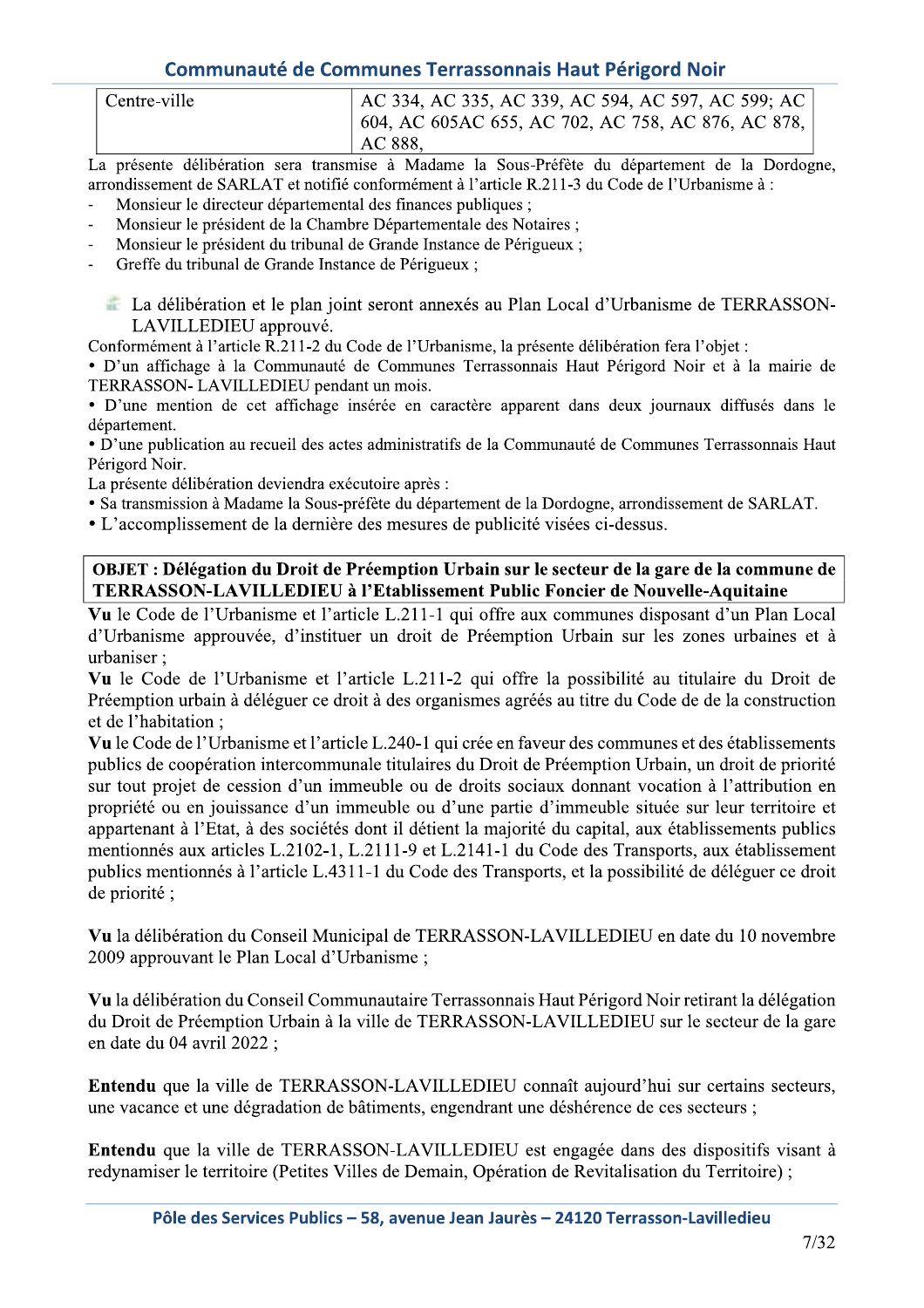**Entendu** que la ville de TERRASSON-LAVILLEDIEU s'est lancee dans une politique de lutte contre la vacance par la réhabilitation de bâti inoccupé;

 **Entendu** que la ville de TERRASSON-LAVILLEDIEU a inscrit dans son Projet d'Amenagement et de Développement Durables la mise en œuvre d'une politique de renouvellement urbain sur le quartier de la gare, de faciliter la mutation des friches et emprises d'activités recensées sur la ville;

**Considerant** qu'il est opportun de s'appuyer sur l'Etablissement Public Foncier de Nouvelle-Aquitaine afin de développer la politique de renouvellement urbain sur le secteur de la gare sur la commune de TERRASSON-LAVILLEDIEU afin de répondre aux enjeux de mixité fonctionnelle et de production d'habitat ;

## Le conseil communautaire, apres en avoir delibere, DECIDE, a l'unanimite :

**Ref** DE DELEGUER le Droit de Préemption Urbain sur le secteur de la Gare, commune de TERRASSON-LAVILLEDIEU sur les parcelles suivantes à l'Etablissement Public Foncier de Nouvelle-Aquitaine :

| Secteurs concernés    | <b>Parcelles</b>                                                                    |
|-----------------------|-------------------------------------------------------------------------------------|
|                       | Secteur de la gare, commune de   AB 514, AC 186, AC 187, AC 188, AC 191, AC 438, AC |
| Terrasson-Lavilledieu | 439, AC 932                                                                         |

**DE DELEGUER** le Droit de priorite offert par l'article L.240-1 du Code de l'Urbanisme sur les bâtiments présent sur le secteur de la Gare, commune de TERRASSON-LAVILLEDIEU à l'Etablissement Public Foncier de Nouvelle-Aquitaine :

La presente deliberation sera transmise à Madame la Sous-Prefete du departement de la Dordogne, arrondissement de SARLAT et notifié conformément à l'article R.211-3 du Code de l'Urbanisme à :

- Monsieur le directeur départemental des finances publiques ;
- Monsieur le président de la Chambre Départementale des Notaires ;<br>- Monsieur le président du tribunal de Grande Instance de Périgueux :
- Monsieur le président du tribunal de Grande Instance de Périgueux ;<br>- Greffe du tribunal de Grande Instance de Périgueux :
- Greffe du tribunal de Grande Instance de Périgueux ;
- **Fa** La délibération et le plan joint seront annexés au Plan Local d'Urbanisme de TERRASSON-LAVILLEDIEU approuvé.

Conformement à l'article R.211-2 du Code de l'Urbanisme, la présente délibération fera l'objet :

• D'un affichage à la Communauté de Communes Terrassonnais Haut Périgord Noir et à la mairie de TERRASSON- LAVILLEDIEU pendant un mois.

 • D'une mention de cet affichage inseree en caractere apparent dans deux journaux diffuses dans le département.

Communauté de Communes<br>
Frasson-Lavilledieu<br>
8/32 • D'une publication au recueil des actes administratifs de la Communauté de Communes Terrassonnais Haut Périgord Noir.

 $\overline{\phantom{a}}$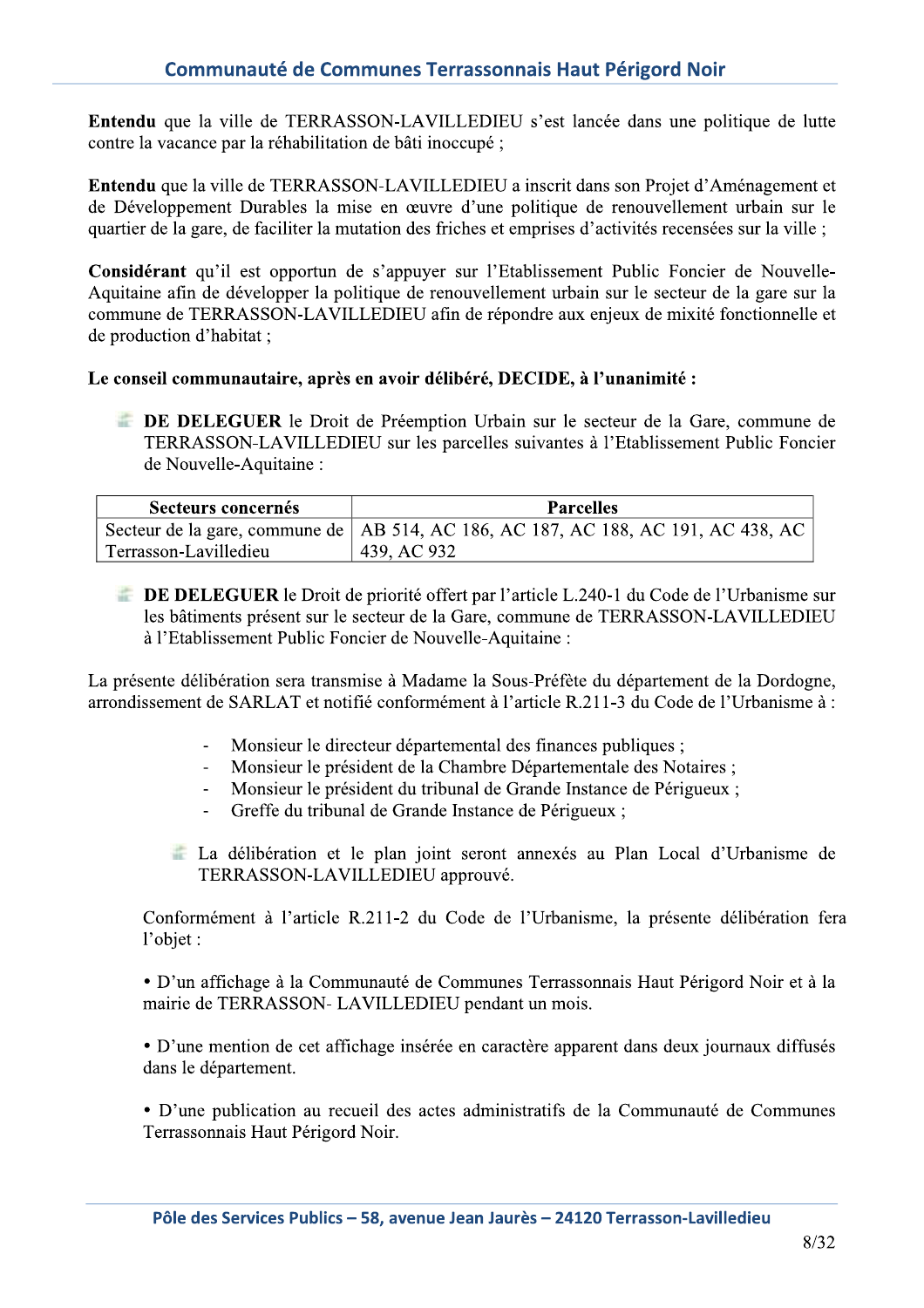La présente délibération deviendra exécutoire après :

i. • Sa transmission a Madame la Sous-prefete du departement de la Dordogne, arrondissement de SARLAT.

• L'accomplissement de la dernière des mésures de publicité visées ci-dessus.

## Convention pour l'assistance technique à l'exploitation et l'entretien des ouvrages d'assainissement collectif avec Véolia Eau

M. ARMAGHANIAN, Vice-Président en charge des réseaux et services, présente ce renouvellement de convention qui concerne les astreintes.

 $M.$  VERGNE indique que certaines communes ne sont pas concernées dans la convention; comment ca se passe dans ces endroits- $\hat{a}$ ?

i. Considerant le besoin de conclure une convention pour un service d'astreinte sur toutes les communes de la Communauté de communes avant l'assainissement collectif comprenant des postes de relevage sauf les communes de Terrasson-Lavilledieu, Beauregard-de-Terrasson et Le Lardin Saint Lazare qui sont en Délégation de Service Public (DSP), pour les interventions urgentes, sur les équipements d'assainissement, en dehors des heures de travail.

 Considerant la proposition de la societe Veolia eau,

 $\mu$  est propose au conseil communautaire de conclure une convention d'une duree d'un an allant jusqu'au 31 décembre 2022.

Ľ. La valeur de cette prestation s'elève à 1 400 EHT par an auxquels s'ajoute un fortait de 200 E HT par site télésurveillé soit un montant total de 8 800  $\epsilon$  HT.

#### Le conseil communautaire, apres en avoir delibere, DECIDE, a l'unanimite :

- **EXECUTE:** D'Autoriser Monsieur le Président à signer la convention annexée à la présente délibération avec VEOLIA EAU ;
- $\mathbb{R}^2$ **D'Autoriser** Monsieur le President a faire, dire et signer toutes pieces se rapportant a cette affaire.

#### $\blacksquare$  Convention d'assistance à la gestion du service d'assainissement collectif avec l'ATD24

#### M. ARMAGHANIAN présente la convention ATD24

et administrative) avec pour<br>
e et administrative<br>
, RPQS, ...<br>
Trasson-Lavilledieu<br>
9/32 k Considérant le besoin de renouveler les prestations de l'ATD24, qui concerne la mission d'assistance à la gestion du service d'assainissement collectif (assistance technique et administrative) avec pour missions :

- Fonctionnement des installations : assistance technique, juridique et administrative
- Production de données règlementaires : bilans, contrôles annuels, RPOS, ...
- Etudes Ingénierie

 $\overline{\phantom{a}}$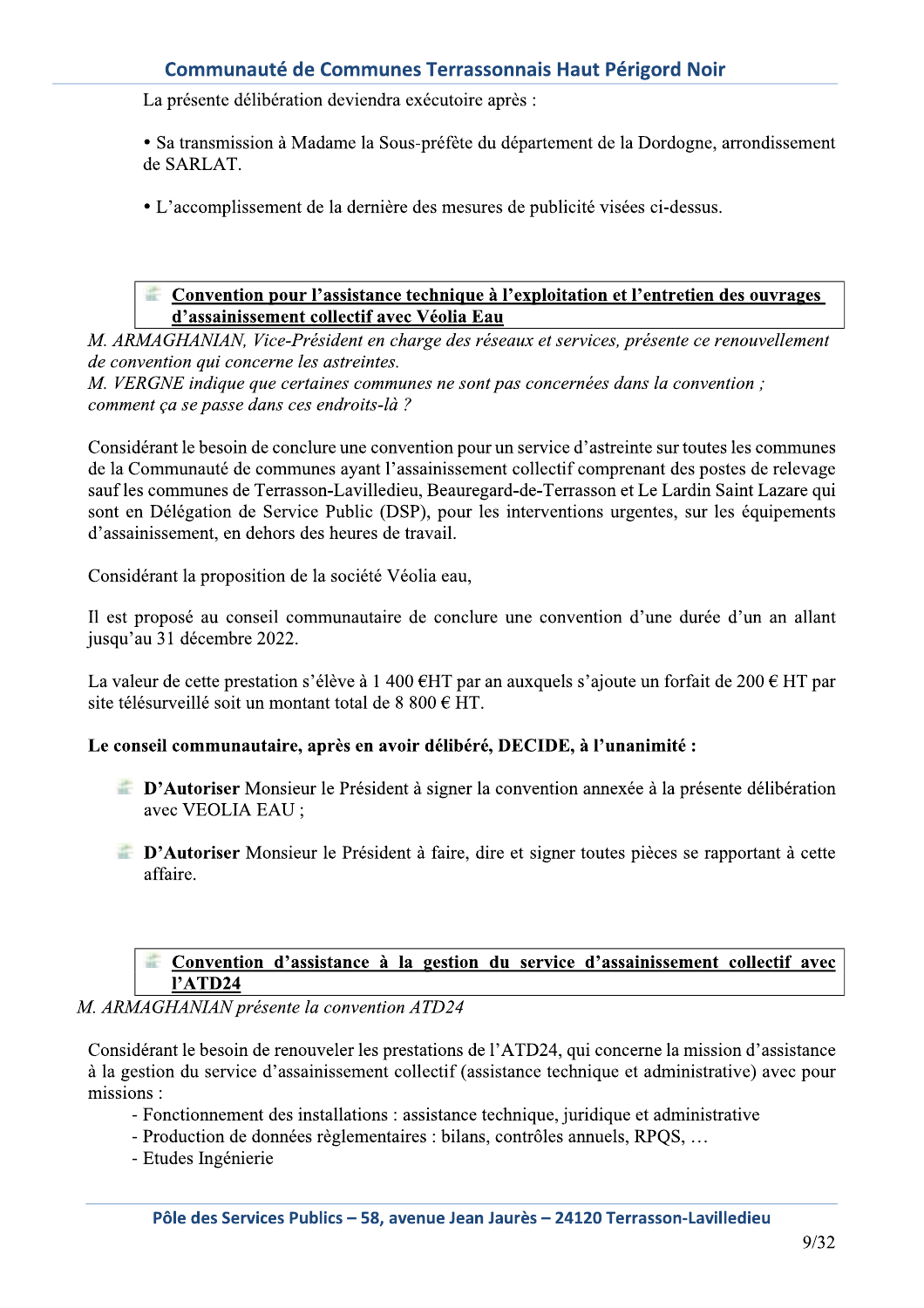Considérant la proposition de l'Agence Technique Départementale 24 dont la contribution a été définie par le Conseil d'administration de l'ATD24 et qui s'élève à :

| 2022                  | 2023              | າ∩າ⊿<br>2024                    | 2025           |
|-----------------------|-------------------|---------------------------------|----------------|
| T.<br>-<br>ر ے .<br>. | <b>TIM</b><br>*** | <b>TYPE</b><br>ن ن⊾<br>***<br>ັ | T<br>-40°<br>- |

La base de calcul est l'habitant DGF, elle sera actualisée chaque année. Pour l'année 2022, le montant de l'adhésion est de 56 904,75 € HT soit 68 285,70 € TTC.

Il est proposé au conseil communautaire de conclure une convention d'une durée de 4 ans à compter du 1er janvier 2022.

#### Le conseil communautaire, après en avoir délibéré, DECIDE, à l'unanimité :

- **E D'AUTORISER** Monsieur le Président à signer la convention annexée à la présente délibération avec l'ATD 24.
- **E.** D'AUTORISER Monsieur le Président à faire, dire et signer toutes pièces se rapportant à cette affaire.

#### Modifications des statuts du Syndicat Mixte du Bassin de l'Isle (SMBI)

M. Jean-Jacques DUMONTET, Vice-Président en charge de l'administration générale présente le dossier.

En date du 2 février 2022, le conseil syndical du SMBI a délibéré afin de modifier ses statuts suite au changement de nom de notre Communauté de Communes.

Il convient désormais aux membres du conseil communautaire de délibérer sur ces nouveaux statuts.

#### Le conseil communautaire, après en avoir délibéré, DECIDE, à l'unanimité :

- **D'APPROUVER** les statuts tels que modifiés, annexés aux présentes :
- **E** D'AUTORISER Monsieur le Président à faire, dire et signer toute acte en lien avec cette affaire.

#### Modifications des statuts du Syndicat Mixte du Bassin Versant de la Vézère  $(SMBVV)$

M. Jean-Jacques DUMONTET, Vice-Président en charge de l'administration générale présente le dossier.

Le conseil syndical du SMBVV du 10 février 2022 a validé les modifications statuaires suivantes : Transfert du siège social du SMBVV

Changement du nom de notre Communauté de Communes.

Il convient désormais aux membres du conseil communautaire de délibérer sur ces nouveaux statuts.

#### Le conseil communautaire, après en avoir délibéré, DECIDE, à l'unanimité :

**EXAMPIAGOUVER** les statuts tels que modifiés, annexés aux présentes ;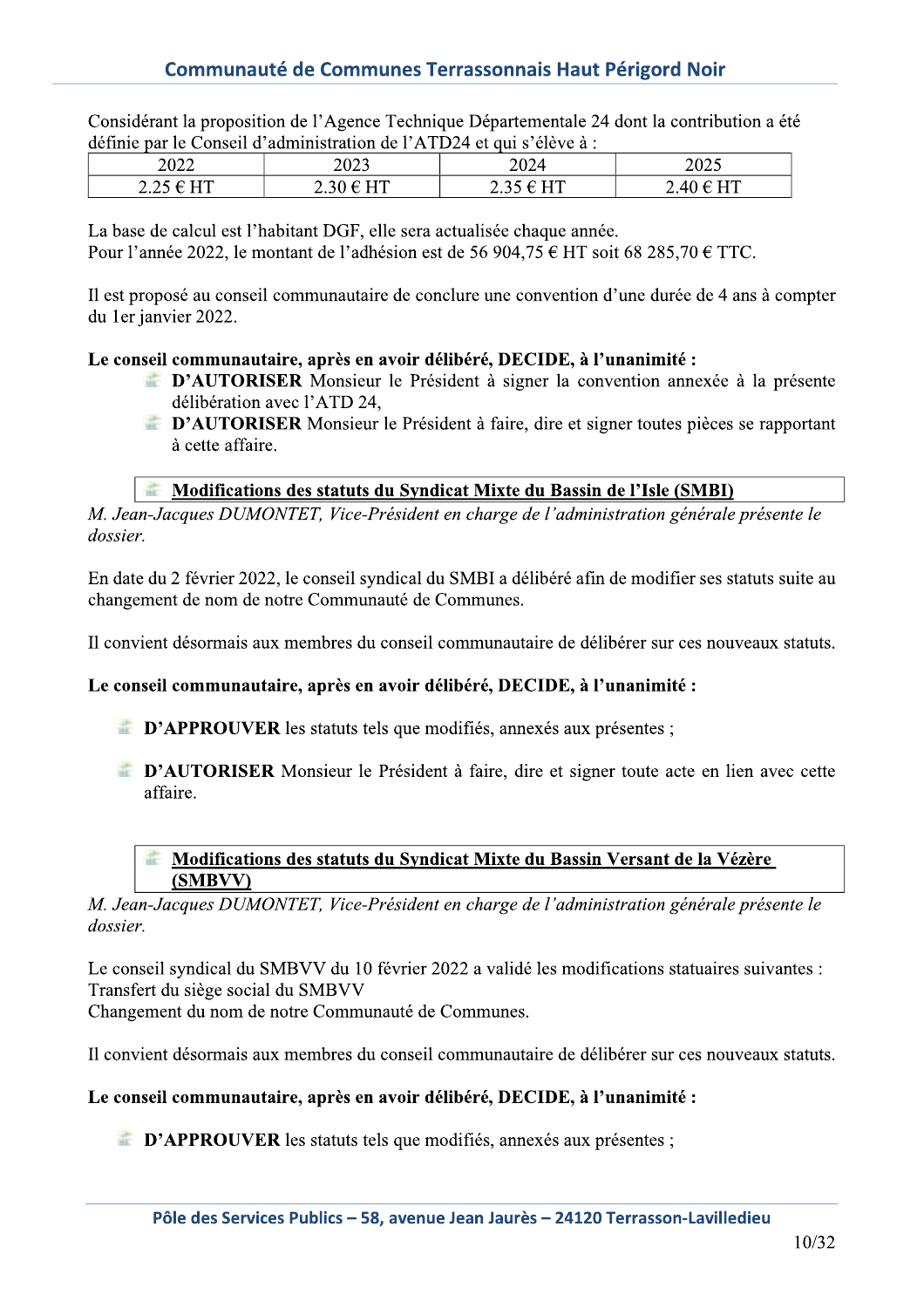滥 **D'AUTORISER** Monsieur le Président à faire, dire et signer toute acte en lien avec cette affaire.

## **FINANCES FISCALITE**

M. Dominique BOUSQUET introduit en indiquant que la fiscalité et les budgets ont été préparés en fonction des Orientations Budgétaires et validés par la commission des finances et le bureau communautaire.

M. MOULINIER, Vice-Président en charge des Finances, rappelle les principes pris dans les Orientations Budgétaires ; 3 phases ; présentation du diaporama puis débat et enfin les votes. Il précise le principe d'augmenter la fiscalité pour financer les nouveaux services. Nicolas ARHEL, DGS, présente le diaporama

- Les principes budgétaires
- Les nouveaux projets  $\bullet$
- La fiscalité  $\bullet$

L'augmentation du taux TFB est de  $+48%$ 

L'augmentation globale de la fiscalité (toutes taxes incluses) =  $+6\%$ 

Nicolas ARHEL continue par la présentation du budget

Monsieur MOULINIER précise le chapitre des charges du personnel en indiquant qu'en charge nette, les frais de personnel représente + 100 000€ par rapport l'an dernier.

Il précise également que les recettes réelles sont supérieures aux dépenses réelles ce qui n'était pas le cas il y a quelques années.

Enfin, il souligne que le niveau de la dette est relativement bas en tant que ratio par habitant. Monsieur MOULINIER précise que le volet habitat sera sur 5 ans ; le fonds de concours ce sera un engagement pour 4 ans au moins.

## **Budget Assainissement**

Nicolas ARHEL précise en amont les amortissements puis l'emprunt. Monsieur MOULINIER indique que des solutions devront être trouvées dans les années à venir pour financer les amortissements ; il précise aussi que la commission des finances va étudier la possibilité aux communes de financer des fonds de concours pour les projets d'assainissement qui ne seraient pas inscrits dans le Programme Prévisionnel des Investissements.

Enfin, le budget des Zones d'Activités est présenté.

## $DEBAT:$

M. Dominique BOUSQUET ouvre la discussion, remarques, observations

M. COZANET demande quelle est l'évolution des taux d'intérêt de la Banque des Territoires. Nicolas ARHEL précise que les taux pratiqués par la Banque des Territoires sont indexés sur le taux de livret  $A + I$  marge – cela va augmenter encore Monsieur MOULINIER précise que la banque des territoires propose des prêts particuliers intéressant et notamment pour les zones d'activités.

M. COZANET observe que le chiffre de l'augmentation de la fiscalité est très important. M. Dominique BOUSOUET rappelle que cette augmentation servira à financer de nouveaux projets et notamment la politique habitat et la défense incendie des communes. L'augmentation fiscale sur l'ensemble des taxes s'élève à 5.37%.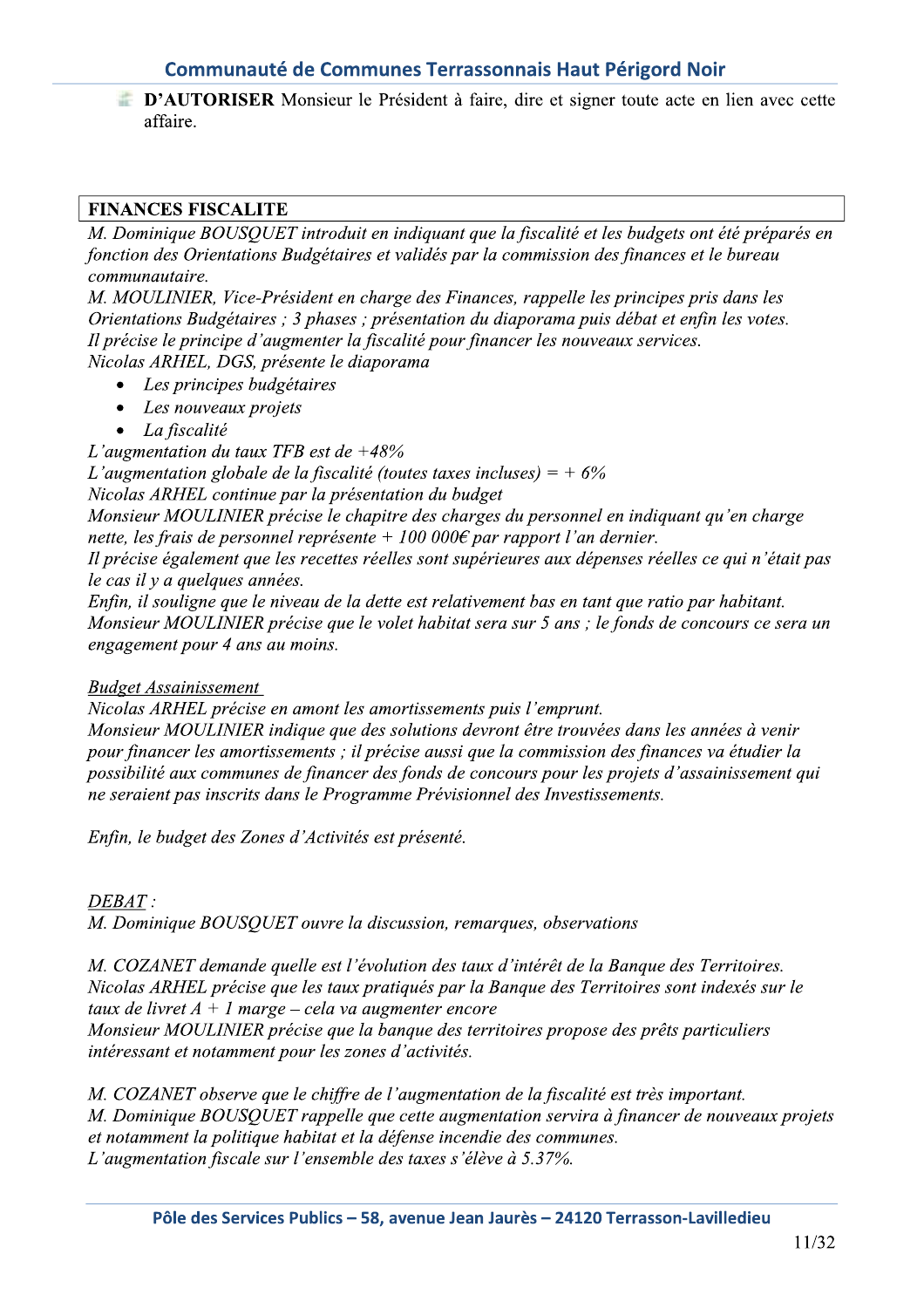Monsieur MOULINIER dit qu'a priori la Taxe Foncière sur les Propriétés Bâtis ne touche pas les plus modestes.

2  $Monsieur$  Dominique BOUSQUET rappelle la diminution des aides de l'etat : -5% de DGF ; allocations compensatrices figées; enveloppe DETR/DSIL qui est passée de 32 ME à 20ME Cette augmentation nous permettra de dynamiser nos ressources en complément de l'installation de nouvelles entreprises afin de renforcer l'attractivité de notre territoire.

Monsieur MOULINIER dit qu'il faudra egalement reflechir a l'integration fiscale de la communauté de communes.

2 Monsieur Dominique BOUSQUET prend l'engagement de ne pas augmenter de nouveau la fiscalite des ménages au cours du mandat.

2 Vote taux CFE : unanimite Vote taux TFPB et TFBNB : unanimité Vote taxe GEMAPI : unanimité Vote TiEOM Sirtom Brive : unanimité Vote TEOM SMD3 : unanimité

 $Vote$  Comptes de gestion 2021 unanimite Vote Comptes Administratifs 2021 : le Président sort de la salle Tous les Comptes Administratifs sont votés à l'unanimité Tous les Budgets Primitifs 2022 sont votés à l'unanimité

Monsieur MOULINIER indique qu'une commission finances aura lieu prochainement pour réfléchir sur les pistes qui permettraient d'augmenter les recettes notamment l'évolution du Coefficient d'Intégration Fiscale. Monsieur MOULINIER indique qu'une commission finances aura lieu prochainement pour<br>
réfléchir sur les pistes qui permettraient d'augmenter les recettes notamment l'évolution du<br>
Coefficient d'Intégration Fiscale.<br> **DELIBE** 

#### 2 <u>deliberations</u>

 $\overline{\phantom{a}}$ 

**lobated interval interval interval interval interval interval interval interval interval interval interval interval interval interval interval interval interval interval interval interval interval interval interval interv** 

Coefficient d'Intégration Fiscale.<br> **DELIBERATIONS**<br> **COEFF : Vote des taux des contributions directes locales pour 2022**<br>
Monsieur le Président informe l'assemblée que l'état de notification des taux des taxes locales<br>
d

ge à 12 ans (à compter de<br> **errasson-Lavilledieu**<br>
12/32 *i* vale produit nécessaire à l'équilibre du budget,<br> **Vu**, les travaux de la commission des finances du 28 février 2022 et du 28 Mars 202<br> **Vu**, les travaux du bureau communautaire du 28 Mars 2022,<br> **Vu**, le débat d'orie Vu, les travaux de la commission des finances du 28 février 2022 et du 28 Mars 2022,<br>
Vu, les travaux du bureau communautaire du 28 Mars 2022,<br>
Vu, le débat d'orientations budgétaires 2022 et le rapport présenté<br>
Après en

Krzuos foncière sur les propriétés bâties : 4,39 %

Taxe foncière sur les propriétés non bâties :  $16.65 %$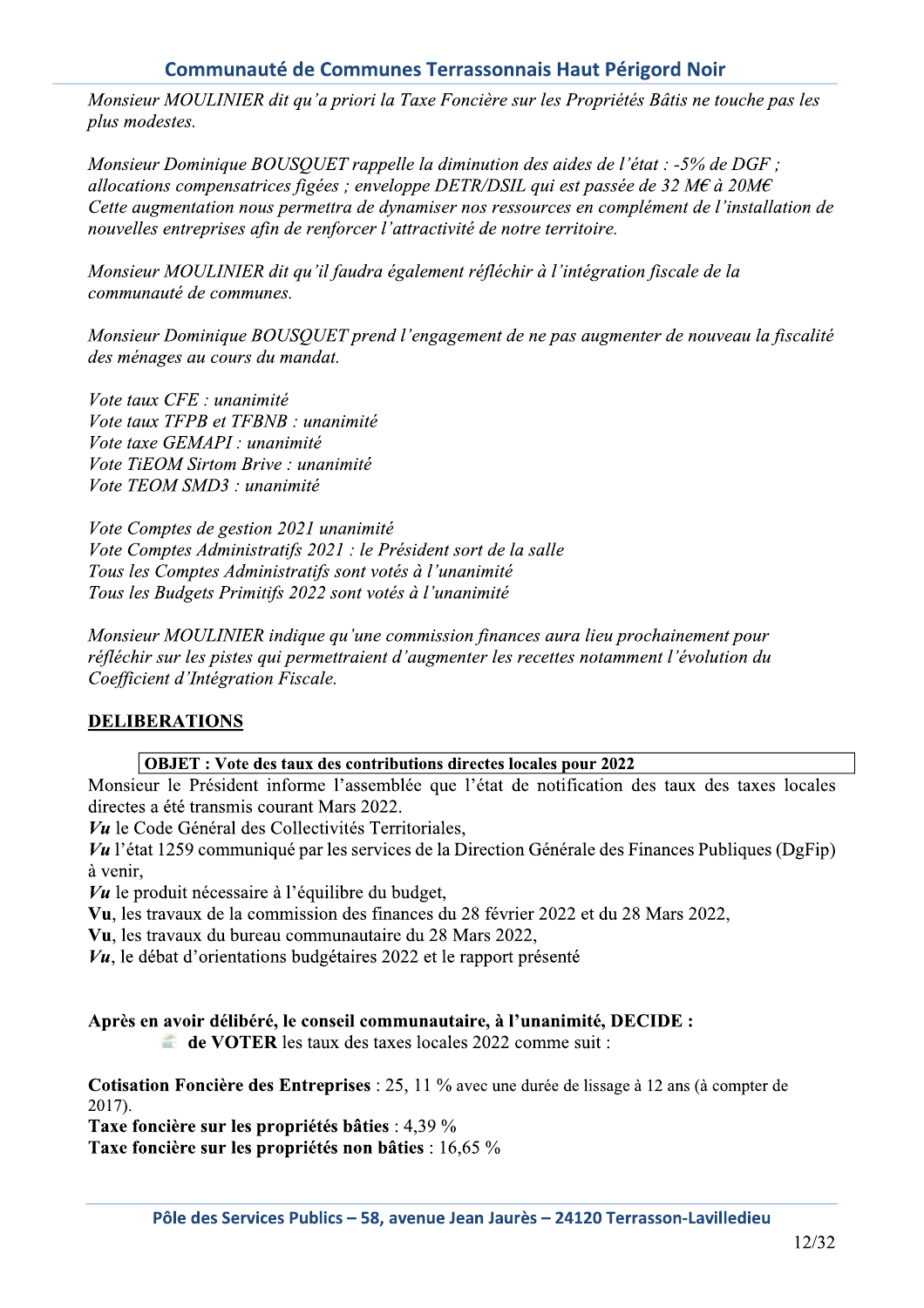**EXECUTORISER** le Président à signer tous les actes et documents nécessaires à la mise en application de cette décision.

#### OBJET : Vote du taux de TEOM pour 2022 pour le secteur du SIRTOM de Brive

Il est proposé au conseil communautaire de fixer les taux de TEOM sur les communes desservies par le secteur du SIRTOM de Brive pour l'exercice 2022.

Les communes pour lesquelles la communauté de communes perçoit la taxe en lieu et place du SIRTOM de la région de Brive sont celles citées dans le tableau ci-dessous.

Le Sirtom de Brive a instauré la TIEOM sur l'ensemble du territoire par délibération du Comité Syndical du 14 octobre 2015;

Le taux d'incitativité est maintenu pour 2022 à 45 % (maximum légal).

Le coût moyen du litre de déchet collecté, calculé, en fonction du montant total à recouvrer nécessaire pour l'équilibre du budget, divisé par le litrage total collecté sur le territoire quel que soit le flux s'établit pour 2022 à 0,0274  $\epsilon$ /litre.

Le conseil communautaire prend acte que le tarif au litre pour les ordures ménagères des particuliers à la TiEOM est fixé à 0.0231  $\epsilon$ ; pour les ordures ménagères des professionnels à la TiEOM le tarif au litre est à  $0.0267 \epsilon$ ; les tarifs de la redevance spéciale et de la redevance spéciale communale pour les ordures ménagères s'élèvent à 0,0333 € et 0,0167 € pour le tri et les fermentescibles.

#### Après en avoir délibéré, le conseil communautaire, à l'unanimité, DECIDE :

- **Example 1** D'approuver le produit fiscal recouvré auprès des particuliers qui est de 571 953€ et qui servira à déterminer les taux d'imposition de la TiEOM en 2022,
- **Example 1** D'approuver le produit fiscal recouvré auprès des professionnels qui est de  $68\,616.016$ ;

|                          | <b>Bases Prévi</b> | TOTAL à         | Taux 2022 |  |
|--------------------------|--------------------|-----------------|-----------|--|
| Communes                 | 2022 DDFIP         | fiscaliser      |           |  |
| <b>CHATRES</b>           | 174 731            | 9577€           | 5,48%     |  |
| CONDAT SUR VEZERE        | 782 808            | 33 055€         | 4,22%     |  |
| LA BACHELLERIE           | 832060             | 43 468 €        | 5,22%     |  |
| LA CASSAGNE              | 172 589            | 9938 $\epsilon$ | 5,76%     |  |
| LA FEUILLADE             | 654 257            | 31 986 €        | 4,89%     |  |
| <b>LADORNAC</b>          | 332 674            | 18 459€         | 5,55%     |  |
| LE LARDIN ST LAZARE      | 1483081            | 78 862€         | 5,32%     |  |
| LES COTEAUX PERIGOURDINS | 464 616            | 26 405€         | 5,68%     |  |
| <b>PAZAYAC</b>           | 680 682            | 39 120€         | 5,75%     |  |
| <b>ST RABIER</b>         | 485 111            | 28 488 €        | 5,87%     |  |
| TERRASSON                | 5 950 654          | 321 210 €       | 5,40%     |  |
|                          |                    | 640 568 €       |           |  |

**De fixer** les taux de TiEOM comme suit :

**D'AUTORISER** le Président à signer tous les actes et documents nécessaires à la mise en application de cette décision.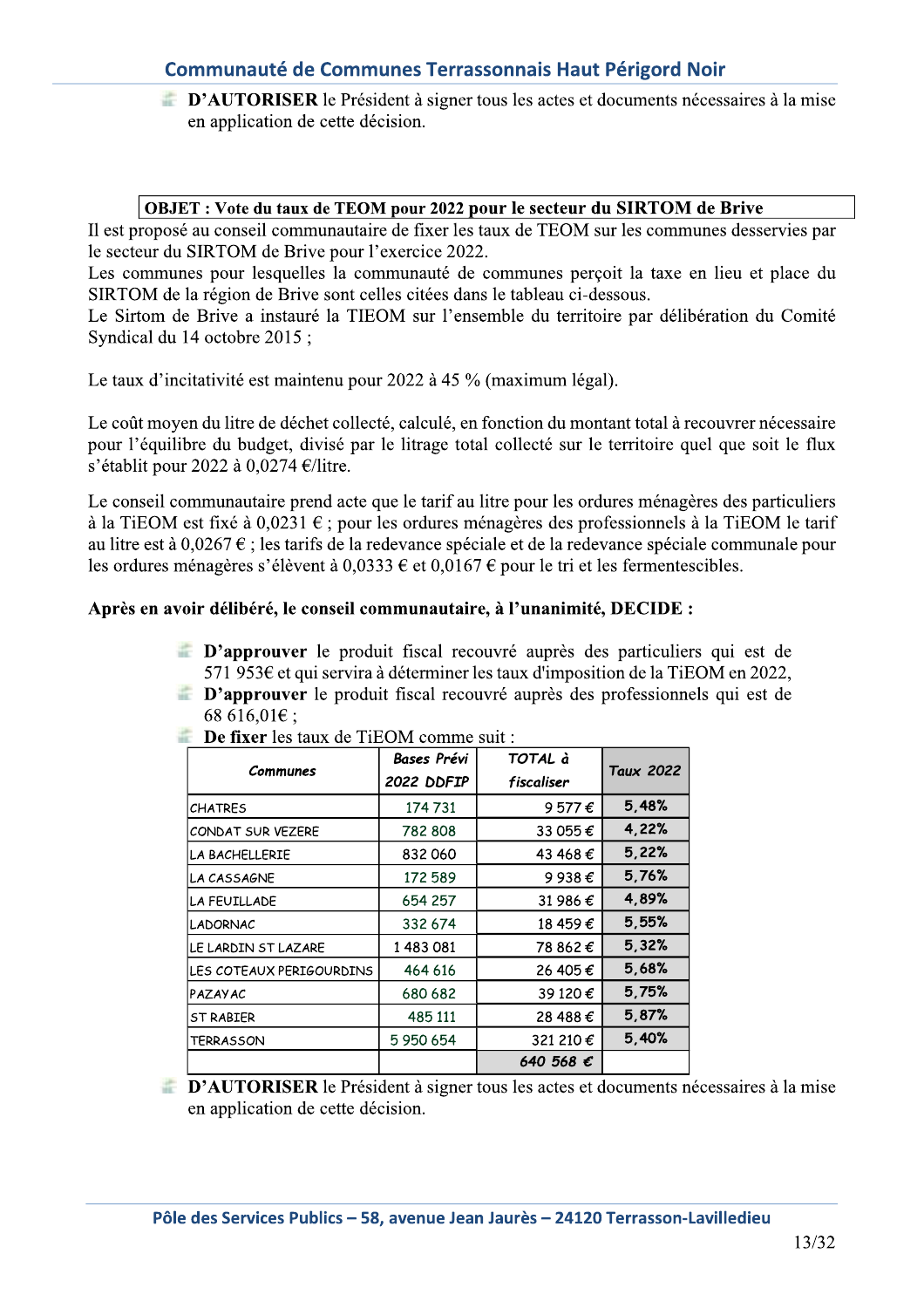| <b>ZONAGE</b>                     | <b>COMMUNES</b>                                                                                                                                                                   | <b>TAUX 2021</b> | <b>BASES PREVI</b><br><b>2022 DDFIP</b> | <b>PRODUIT</b><br><b>ATTENDU</b><br>SMD3 | <b>TAUX ESTIME</b><br>2022 |
|-----------------------------------|-----------------------------------------------------------------------------------------------------------------------------------------------------------------------------------|------------------|-----------------------------------------|------------------------------------------|----------------------------|
| PAP : porte à<br>porte            | Limeyrat                                                                                                                                                                          | 14,28%           | 340 462                                 | 48 584 €                                 | 14,27%                     |
| AV: apport<br><b>I</b> volontaire | Badefols d'ans, Boisseuilh, La Chapelle Saint<br>Jean, Chourgnac, Coubjours, Granges d'Ans,<br>Hautefort, Nailhac, Ste Eulalie, Ste Trie,<br>Teillots, Temple Laguyon, Tourtoirac | 13,80%           | 5 707 625                               | 798 019€                                 | 13,98%                     |
|                                   | Auriac du Périgord, Bars, Fossemagne,<br>Gabillou, Montagnac, Ste Orse, Villac                                                                                                    | 14.13%           |                                         |                                          |                            |
| l Mixte :<br>PAP+AV               | Ajat, Azerat, Beauregard de Terrasson,<br>Peyrignac, Thenon                                                                                                                       | 14,50%           | 3 040 044                               | 438 929 €                                | 14,44%                     |

## **OBJET : Vote du produit attendu de la taxe GEMAPI pour 2022**

 $Vu$  le Code général des impôts et notamment ses articles 1530 bis,

Considérant la délibération du conseil communautaire instaurant la taxe Gestion des milieux aquatiques et de la prévention des inondations,

Considérant que l'article 1530 bis du Code général des impôts requiert également que le produit de la taxe GEMAPI soit arrêté avant le 1er octobre de chaque année pour l'application l'année suivante, *Considérant* que le produit de cette taxe doit être arrêté dans la limite d'un plafond fixé à 40 € par habitant, en étant au plus égal au montant annuel prévisionnel des charges de fonctionnement et d'investissement résultant de l'exercice de la compétence GEMAPI par la Communauté de communes,

Considérant que ce produit sera réparti entre toutes les personnes physiques ou morales assujetties aux taxes foncières sur les propriétés bâties et non bâties, à la taxe d'habitation et à la cotisation foncière des entreprises, proportionnellement aux recettes que chacune de ces taxes a procurées l'année précédente

Considérant le coût net de la compétence GEMAPI,

Vu, les travaux de la commission des finances du 15 février 2022 et du 28 Mars 2022,

Vu, les travaux du bureau communautaire du 15 février 2022 et du 28 Mars 2022.

 $Vu$ , le débat d'orientations budgétaires 2022 et le rapport présenté

## Après en avoir délibéré, le conseil communautaire, à l'unanimité, DECIDE :

- **d'ARRETER** le produit global attendu de la taxe GEMAPI à la somme de 90 932,31€ pour l'année 2022,
- **E.** D'AUTORISER le Président à notifier cette délibération aux services de la DDFIP.

#### OBJET: Approbation du Compte de Gestion 2021 Budget annexe 451 Assainissement

Après s'être fait présenter les budgets primitifs de l'exercice 2021 et les décisions modificatives qui s'y rattachent, les titres définitifs de créances à recouvrer, le détail des dépenses effectuées et celui des mandats délivrés, les bordereaux de titres de recettes, les bordereaux de mandats, le compte de gestion dressé par le receveur accompagné des états de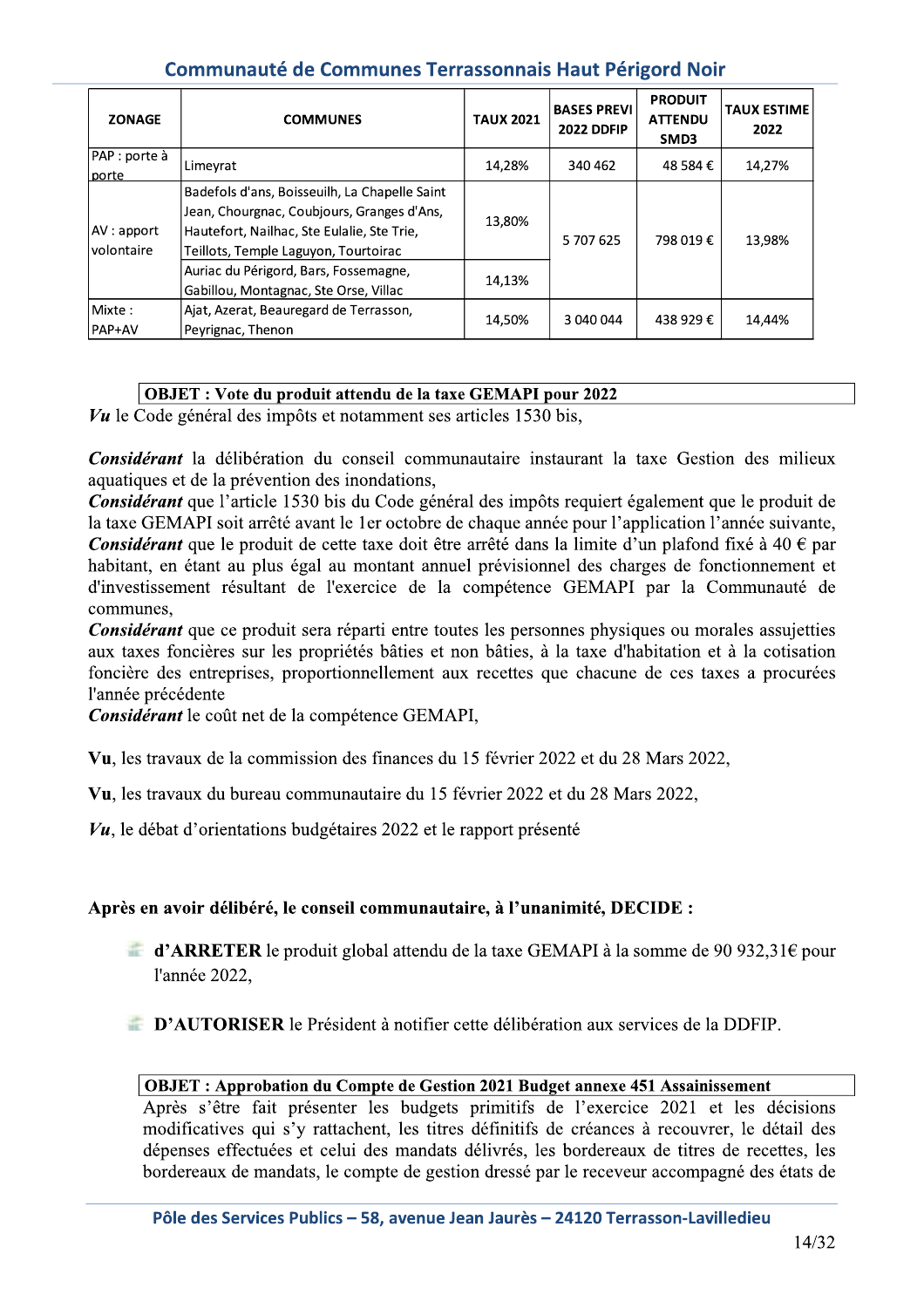développement des comptes de tiers ainsi que de l'état de l'actif, l'état du passif, l'état des restes à recouvrer et l'état des restes à payer.

Après s'être assuré que le receveur a repris dans ses écritures le montant de chacun des soldes figurant au bilan de l'exercice 2020, celui de tous les titres de recettes émis et celui de tous les montants de paiement ordonnancés et qu'il a procédé à toutes les opérations d'ordre qu'il lui a été prescrit de passer dans ses écritures.

1) Statuant sur l'ensemble des opérations effectuées du 1<sup>er</sup> janvier 2021 au 31 décembre 2021, y compris celle relative à la journée complémentaire;

2) Statuant sur l'exécution du budget de l'exercice 2021 en ce qui concerne les différentes sections budgétaires et budgets annexes ;

3) Statuant sur la comptabilité des valeurs inactives ;

#### Après en avoir délibéré, le conseil communautaire, à l'unanimité, DECIDE :

**EXECUARER** que le compte de gestion du budget annexe 451 Assainissement, dressé pour l'exercice 2021 par le receveur, visé et certifié conforme par l'ordonnateur n'appelle ni observation ni réserve de sa part.

#### **OBJET: Approbation du Compte de Gestion 2021 Budget annexe 446 SPANC**

Après s'être fait présenter les budgets primitifs de l'exercice 2021 et les décisions modificatives qui s'y rattachent, les titres définitifs de créances à recouvrer, le détail des dépenses effectuées et celui des mandats délivrés, les bordereaux de titres de recettes, les bordereaux de mandats, le compte de gestion dressé par le receveur accompagné des états de développement des comptes de tiers ainsi que de l'état de l'actif, l'état du passif, l'état des restes à recouvrer et l'état des restes à payer.

Après s'être assuré que le receveur a repris dans ses écritures le montant de chacun des soldes figurant au bilan de l'exercice 2020, celui de tous les titres de recettes émis et celui de tous les montants de paiement ordonnancés et qu'il a procédé à toutes les opérations d'ordre qu'il lui a été prescrit de passer dans ses écritures.

1) Statuant sur l'ensemble des opérations effectuées du 1<sup>er</sup> janvier 2021 au 31 décembre 2021, y compris celle relative à la journée complémentaire ;

2) Statuant sur l'exécution du budget de l'exercice 2021 en ce qui concerne les différentes sections budgétaires et budgets annexes ;

3) Statuant sur la comptabilité des valeurs inactives ;

#### Après en avoir délibéré, le conseil communautaire, à l'unanimité, DECIDE :

**EXECUTE:** DE DECLARER que le compte de gestion du budget annexe 446 SPANC, dressé pour l'exercice 2021 par le receveur, visé et certifié conforme par l'ordonnateur n'appelle ni observation ni réserve de sa part.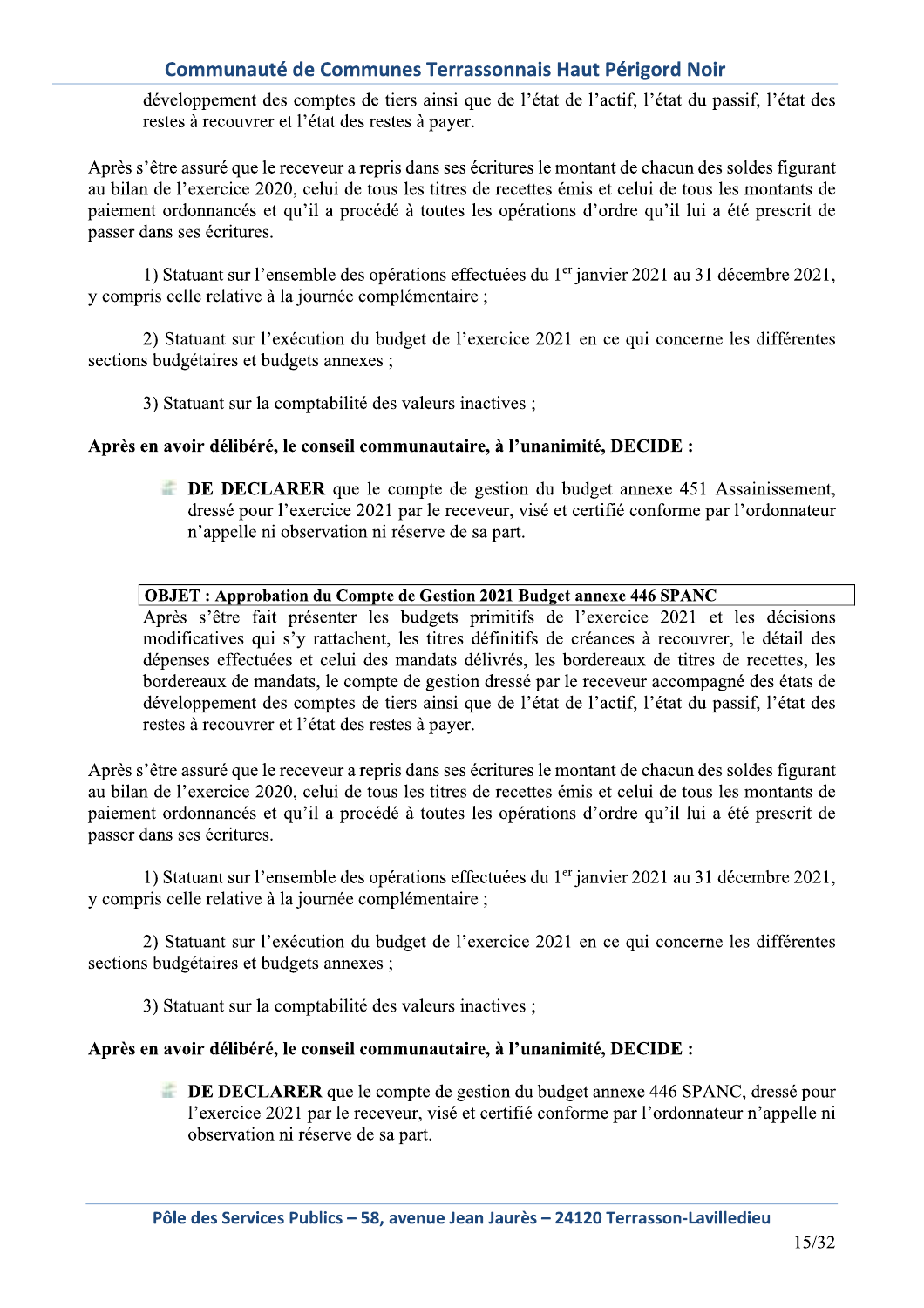## **OBJET : Approbation du Compte de Gestion 2021 Budget annexe 450 ZAE Broussilloux**

Après s'être fait présenter les budgets primitifs de l'exercice 2021 et les décisions modificatives qui s'y rattachent, les titres définitifs de créances à recouvrer, le détail des dépenses effectuées et celui des mandats délivrés, les bordereaux de titres de recettes, les bordereaux de mandats, le compte de gestion dressé par le receveur accompagné des états de développement des comptes de tiers ainsi que de l'état de l'actif, l'état du passif, l'état des restes à recouvrer et l'état des restes à payer.

Après s'être assuré que le receveur a repris dans ses écritures le montant de chacun des soldes figurant au bilan de l'exercice 2020, celui de tous les titres de recettes émis et celui de tous les montants de paiement ordonnancés et qu'il a procédé à toutes les opérations d'ordre qu'il lui a été prescrit de passer dans ses écritures.

1) Statuant sur l'ensemble des opérations effectuées du 1<sup>er</sup> janvier 2021 au 31 décembre 2021, y compris celle relative à la journée complémentaire;

2) Statuant sur l'exécution du budget de l'exercice 2021 en ce qui concerne les différentes sections budgétaires et budgets annexes ;

3) Statuant sur la comptabilité des valeurs inactives;

#### Après en avoir délibéré, le conseil communautaire, à l'unanimité, DECIDE :

**EXECUTE:** DE DECLARER que le compte de gestion du budget annexe 450 ZAE Broussilloux, dressé pour l'exercice 2021 par le receveur, visé et certifié conforme par l'ordonnateur n'appelle ni observation ni réserve de sa part.

#### **OBJET : Approbation du Compte de Gestion 2021 Budget annexe 449 ZAE Fauries**

Après s'être fait présenter les budgets primitifs de l'exercice 2021 et les décisions modificatives qui s'y rattachent, les titres définitifs de créances à recouvrer, le détail des dépenses effectuées et celui des mandats délivrés, les bordereaux de titres de recettes, les bordereaux de mandats, le compte de gestion dressé par le receveur accompagné des états de développement des comptes de tiers ainsi que de l'état de l'actif, l'état du passif, l'état des restes à recouvrer et l'état des restes à payer.

Après s'être assuré que le receveur a repris dans ses écritures le montant de chacun des soldes figurant au bilan de l'exercice 2020, celui de tous les titres de recettes émis et celui de tous les montants de paiement ordonnancés et qu'il a procédé à toutes les opérations d'ordre qu'il lui a été prescrit de passer dans ses écritures.

1) Statuant sur l'ensemble des opérations effectuées du 1<sup>er</sup> janvier 2021 au 31 décembre 2021, y compris celle relative à la journée complémentaire;

2) Statuant sur l'exécution du budget de l'exercice 2021 en ce qui concerne les différentes sections budgétaires et budgets annexes ;

3) Statuant sur la comptabilité des valeurs inactives ;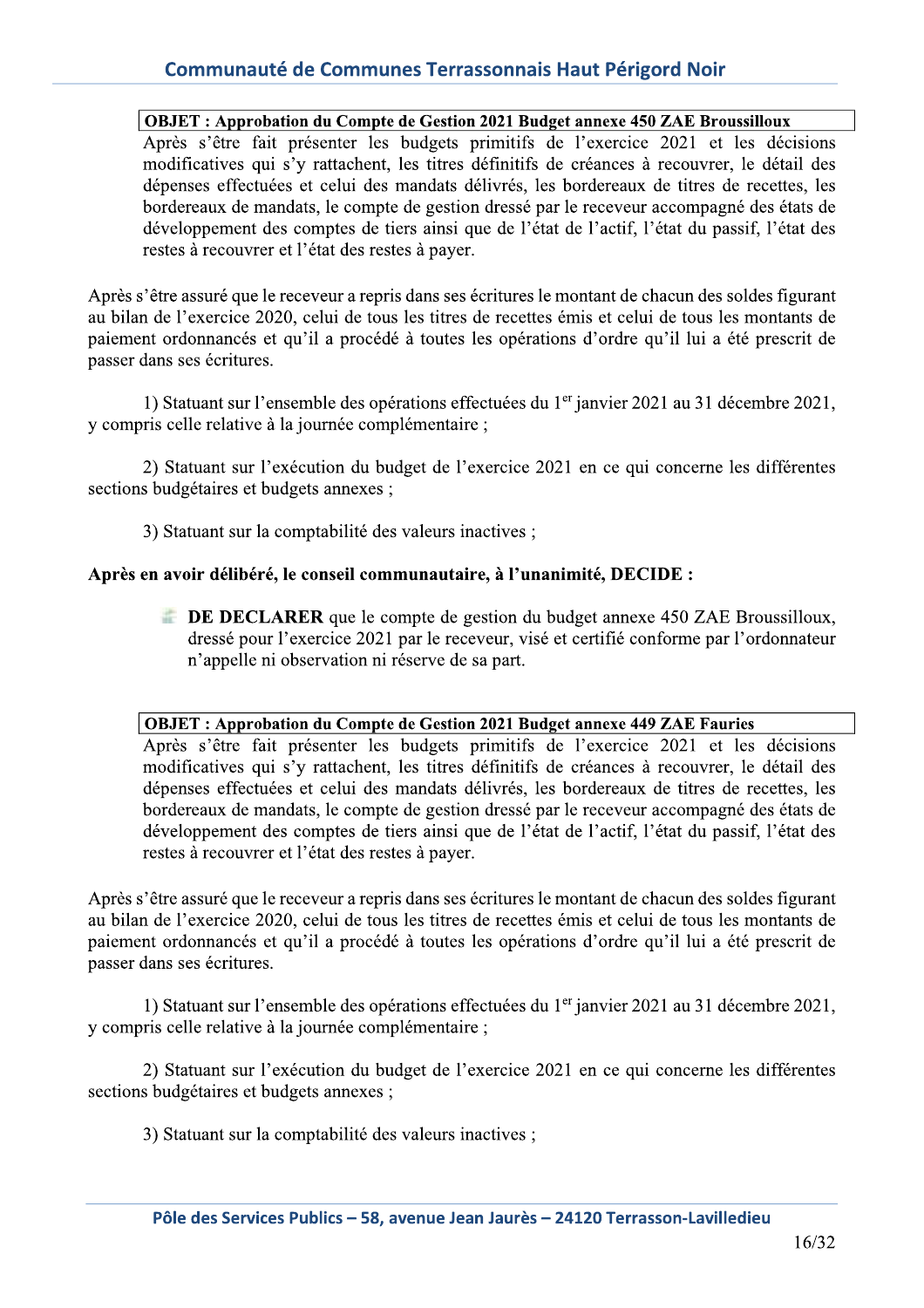#### Après en avoir délibéré, le conseil communautaire, à l'unanimité, DECIDE :

**EXECUTE:** DE DECLARER que le compte de gestion du budget annexe 449 ZAE Fauries, dressé pour l'exercice 2021 par le receveur, visé et certifié conforme par l'ordonnateur n'appelle ni observation ni réserve de sa part.

#### OBJET : Approbation du Compte de Gestion 2021 Budget annexe 445 Maison de Santé Rurale

Après s'être fait présenter les budgets primitifs de l'exercice 2021 et les décisions modificatives qui s'y rattachent, les titres définitifs de créances à recouvrer, le détail des dépenses effectuées et celui des mandats délivrés, les bordereaux de titres de recettes, les bordereaux de mandats, le compte de gestion dressé par le receveur accompagné des états de développement des comptes de tiers ainsi que de l'état de l'actif, l'état du passif, l'état des restes à recouvrer et l'état des restes à payer.

Après s'être assuré que le receveur a repris dans ses écritures le montant de chacun des soldes figurant au bilan de l'exercice 2020, celui de tous les titres de recettes émis et celui de tous les montants de paiement ordonnancés et qu'il a procédé à toutes les opérations d'ordre qu'il lui a été prescrit de passer dans ses écritures.

1) Statuant sur l'ensemble des opérations effectuées du 1<sup>er</sup> janvier 2021 au 31 décembre 2021, y compris celle relative à la journée complémentaire ;

2) Statuant sur l'exécution du budget de l'exercice 2021 en ce qui concerne les différentes sections budgétaires et budgets annexes ;

3) Statuant sur la comptabilité des valeurs inactives;

#### Après en avoir délibéré, le conseil communautaire, à l'unanimité, DECIDE :

**EXECUTE:** DE DECLARER que le compte de gestion du budget annexe 445 Maison de Santé Rurale, dressé pour l'exercice 2021 par le receveur, visé et certifié conforme par l'ordonnateur n'appelle ni observation ni réserve de sa part.

#### **OBJET : Approbation du Compte de Gestion 2021 Budget annexe 444 ZAE Aménagement**

Après s'être fait présenter les budgets primitifs de l'exercice 2021 et les décisions modificatives qui s'y rattachent, les titres définitifs de créances à recouvrer, le détail des dépenses effectuées et celui des mandats délivrés, les bordereaux de titres de recettes, les bordereaux de mandats, le compte de gestion dressé par le receveur accompagné des états de développement des comptes de tiers ainsi que de l'état de l'actif, l'état du passif, l'état des restes à recouvrer et l'état des restes à payer.

Après s'être assuré que le receveur a repris dans ses écritures le montant de chacun des soldes figurant au bilan de l'exercice 2020, celui de tous les titres de recettes émis et celui de tous les montants de paiement ordonnancés et qu'il a procédé à toutes les opérations d'ordre qu'il lui a été prescrit de passer dans ses écritures.

1) Statuant sur l'ensemble des opérations effectuées du 1<sup>er</sup> janvier 2021 au 31 décembre 2021, y compris celle relative à la journée complémentaire;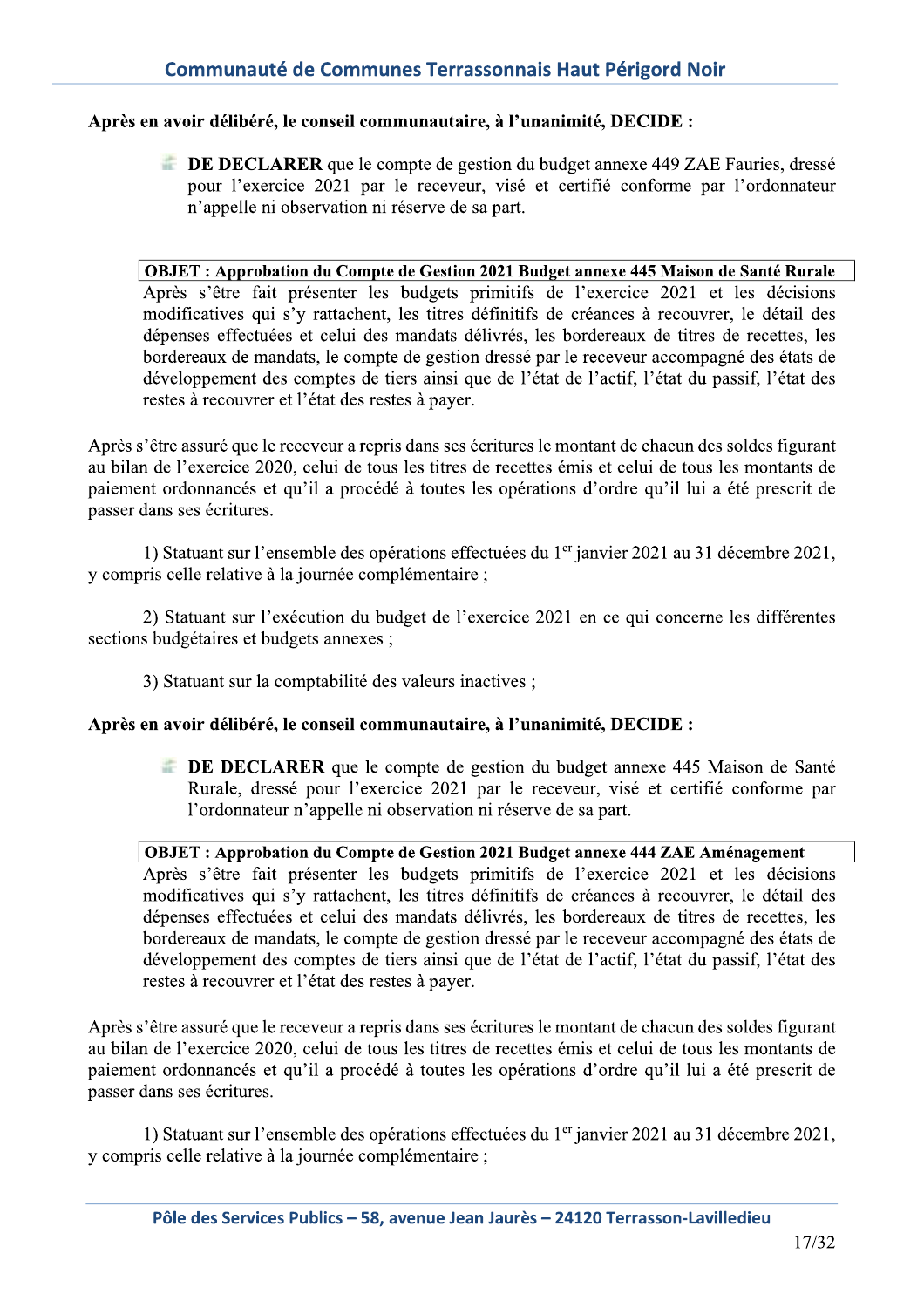2) Statuant sur l'exécution du budget de l'exercice 2021 en ce qui concerne les différentes sections budgétaires et budgets annexes ;

3) Statuant sur la comptabilité des valeurs inactives;

#### Après en avoir délibéré, le conseil communautaire, à l'unanimité, DECIDE :

**EXECUTE:** DE DECLARER que le compte de gestion du budget annexe 444 ZAE Aménagement, dressé pour l'exercice 2021 par le receveur, visé et certifié conforme par l'ordonnateur n'appelle ni observation ni réserve de sa part.

#### **OBJET: Approbation du Compte de Gestion 2021 Budget annexe 442 ZAE du Rousset**

Après s'être fait présenter les budgets primitifs de l'exercice 2021 et les décisions modificatives qui s'y rattachent, les titres définitifs de créances à recouvrer, le détail des dépenses effectuées et celui des mandats délivrés, les bordereaux de titres de recettes, les bordereaux de mandats, le compte de gestion dressé par le receveur accompagné des états de développement des comptes de tiers ainsi que de l'état de l'actif, l'état du passif, l'état des restes à recouvrer et l'état des restes à payer.

Après s'être assuré que le receveur a repris dans ses écritures le montant de chacun des soldes figurant au bilan de l'exercice 2020, celui de tous les titres de recettes émis et celui de tous les montants de paiement ordonnancés et qu'il a procédé à toutes les opérations d'ordre qu'il lui a été prescrit de passer dans ses écritures.

1) Statuant sur l'ensemble des opérations effectuées du 1<sup>er</sup> janvier 2021 au 31 décembre 2021, y compris celle relative à la journée complémentaire ;

2) Statuant sur l'exécution du budget de l'exercice 2021 en ce qui concerne les différentes sections budgétaires et budgets annexes ;

3) Statuant sur la comptabilité des valeurs inactives ;

#### Après en avoir délibéré, le conseil communautaire, à l'unanimité, DECIDE :

**EXECUTE:** DE DECLARER que le compte de gestion du budget annexe 442 ZAE du Rousset, dressé pour l'exercice 2021 par le receveur, visé et certifié conforme par l'ordonnateur n'appelle ni observation ni réserve de sa part.

#### **OBJET: Approbation du Compte de Gestion 2021 Budget Principal 440**

Après s'être fait présenter les budgets primitifs de l'exercice 2021 et les décisions modificatives qui s'y rattachent, les titres définitifs de créances à recouvrer, le détail des dépenses effectuées et celui des mandats délivrés, les bordereaux de titres de recettes, les bordereaux de mandats, le compte de gestion dressé par le receveur accompagné des états de développement des comptes de tiers ainsi que de l'état de l'actif, l'état du passif, l'état des restes à recouvrer et l'état des restes à payer.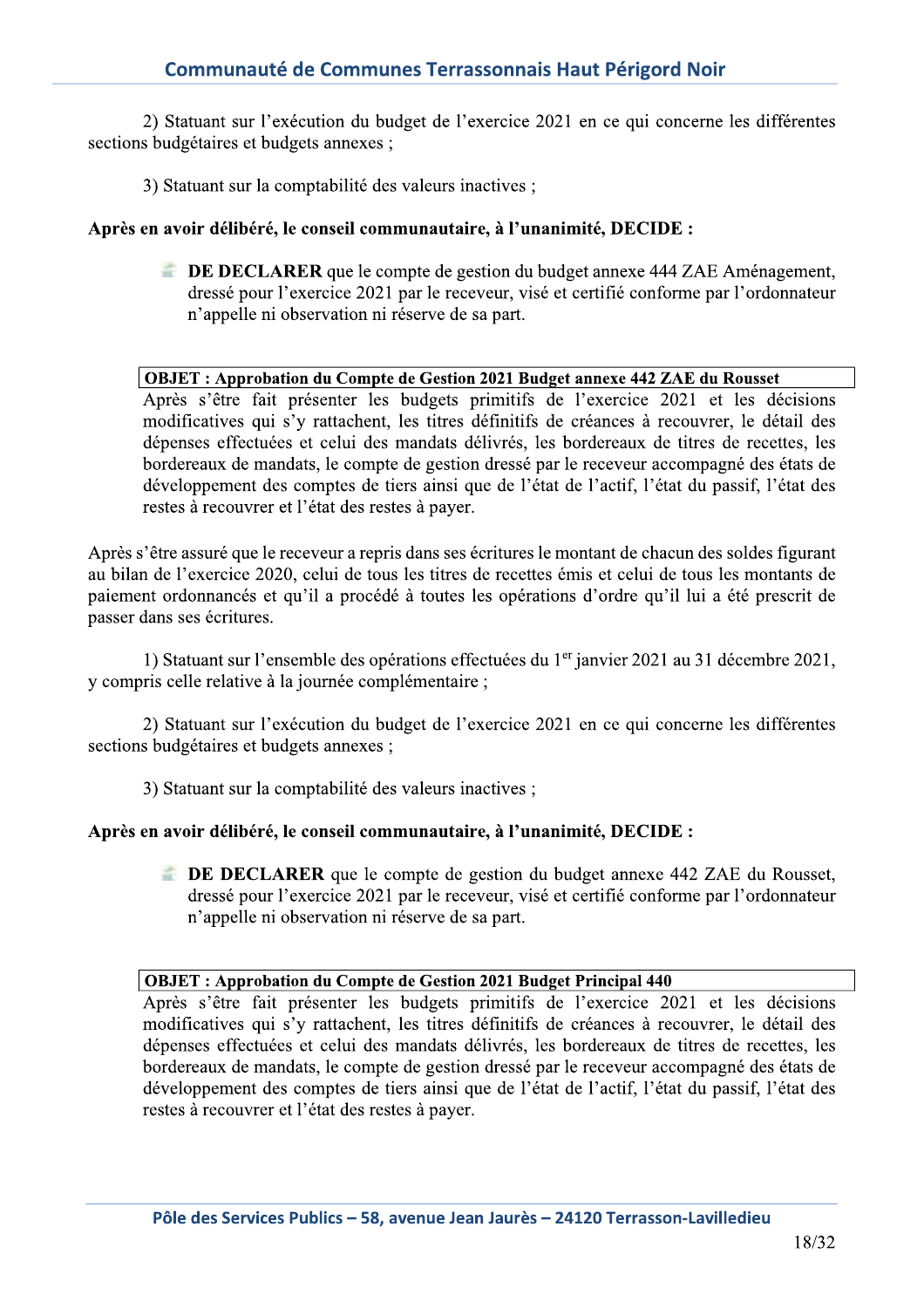Après s'être assuré que le receveur a repris dans ses écritures le montant de chacun des soldes figurant au bilan de l'exercice 2020, celui de tous les titres de recettes émis et celui de tous les montants de paiement ordonnancés et qu'il a procédé à toutes les opérations d'ordre qu'il lui a été prescrit de passer dans ses écritures.

1) Statuant sur l'ensemble des opérations effectuées du 1<sup>er</sup> janvier 2021 au 31 décembre 2021, y compris celle relative à la journée complémentaire ;

2) Statuant sur l'exécution du budget de l'exercice 2021 en ce qui concerne les différentes sections budgétaires et budgets annexes :

3) Statuant sur la comptabilité des valeurs inactives ;

#### Après en avoir délibéré, le conseil communautaire, à l'unanimité, DECIDE :

**EXECUARER** que le compte de gestion du budget principal 440, dressé pour l'exercice 2021 par le receveur, visé et certifié conforme par l'ordonnateur n'appelle ni observation ni réserve de sa part.

OBJET: Approbation du Compte Administratif 2021 Budget annexe 451 Assainissement Vu, les travaux de la commission des finances du 28 février 2022 et du 28 Mars 2022, Vu, les travaux du bureau communautaire du 28 Mars 2022,

Après s'être fait présenter le compte administratif 2020,

Après s'être fait présenter le budget primitif et les décisions modificatives de l'exercice considéré.

Monsieur Dominique BOUSQUET, Président, quitte la salle. Après en avoir délibéré, le conseil communautaire, à l'unanimité moins, DECIDE :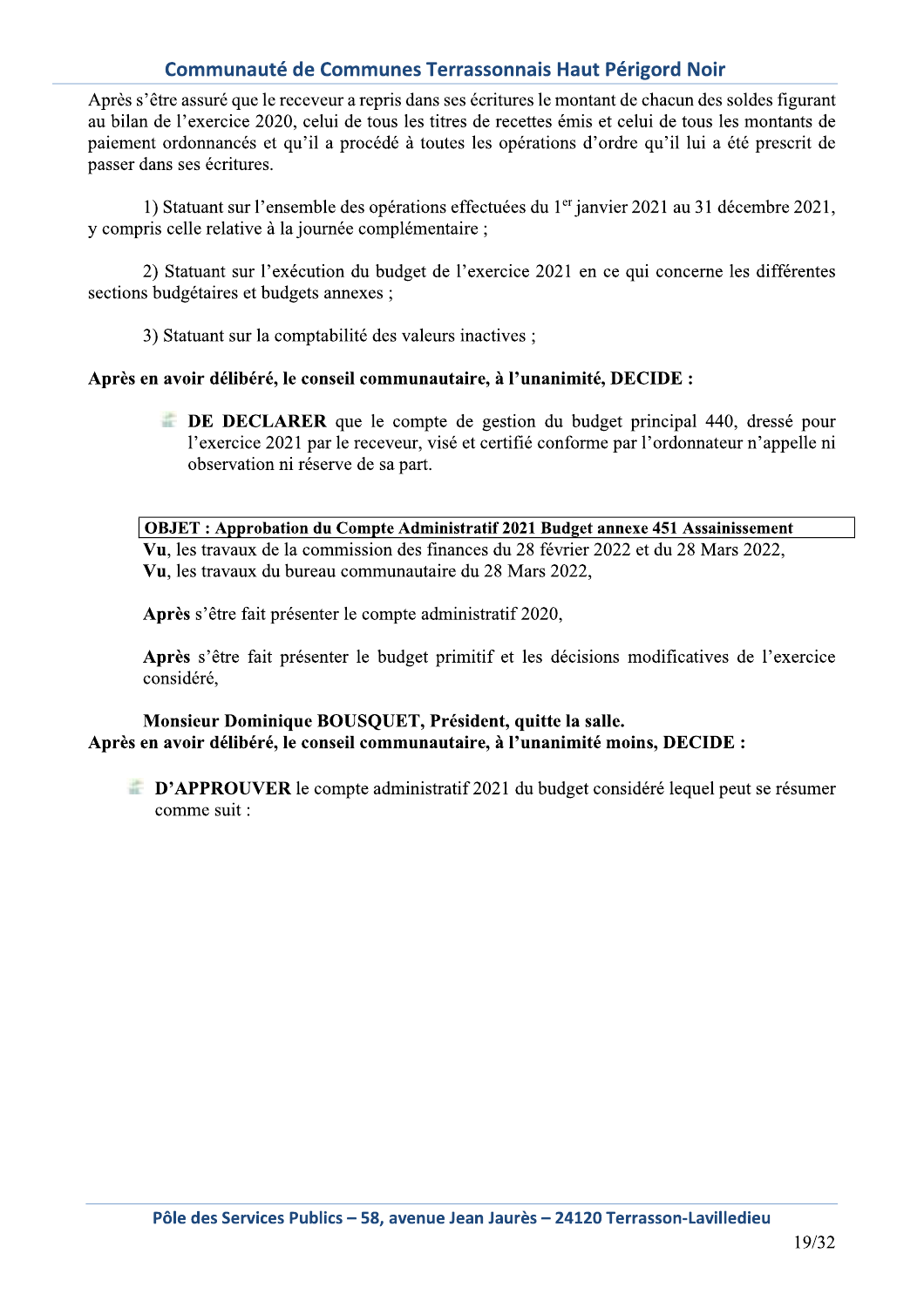| <b>BUDGET</b>                        | BUDGET ANNEXE ASSAINISSEMENT                                                                                                           |                                                      |                   |                                          |                       |                     |
|--------------------------------------|----------------------------------------------------------------------------------------------------------------------------------------|------------------------------------------------------|-------------------|------------------------------------------|-----------------------|---------------------|
| Libellie                             | <b>FONCTIONNEMENT</b>                                                                                                                  |                                                      |                   | <b>INVESTISSEMENT</b>                    |                       |                     |
|                                      | Detwit                                                                                                                                 | Excelent                                             |                   | Differ                                   | Excedent              |                     |
| Resultats reportes 2020              |                                                                                                                                        | 158 873,41 €                                         |                   |                                          | 407 778,24 €          |                     |
|                                      | Dépenses                                                                                                                               | Recettes                                             | Remitats exercice | Dependent                                | Receites.             | Réndran<br>exercice |
| Opérations de l'exercice 2021        | 794 294,81 €                                                                                                                           | 1198 735 99 €                                        | 494 441,18 €      | 2 612 939,76€                            | 215145535€            | $-481504.416$       |
| Totaux                               | T94 294,81 €                                                                                                                           | 1.357.689,49 €                                       |                   | 2612939,764                              | 2 539 213,59 €        |                     |
|                                      |                                                                                                                                        | <b>FONCTIONNEMENT</b>                                |                   |                                          | <b>INVESTISSEMENT</b> |                     |
| Résultat de clòture 1011 par section | Deficit                                                                                                                                | Excident<br>563 314,59€                              |                   | Defacio<br>73 726,17€                    | Excédeur              |                     |
|                                      |                                                                                                                                        | Besein de financement de la section d'investissement |                   |                                          | 73726.1743            |                     |
|                                      | Restes à réaliser en dépenses d'investissement.<br>Restes à réaliser en recettes d'investimenent<br>Capacité de financement après RAR. |                                                      |                   | 1111420.364<br>1326399.47 €<br>141493344 |                       |                     |
|                                      | Rappel resultat de fonctiomement<br>Resultat de clôture avec restes à réaliser                                                         |                                                      |                   |                                          | 163 314 58 C          |                     |
|                                      |                                                                                                                                        |                                                      |                   |                                          | 704 767,63€           |                     |

#### **EXECUADE DE RECONNAITRE** la sincérité des restes à réaliser,

| Restes à réaliser en dépenses d'investissement | 1111420.26€ |
|------------------------------------------------|-------------|
| Restes à réaliser en recettes d'investissement | 1326599,47€ |

#### **D'ARRETER** les résultats définitifs.

Vu, les travaux de la commission des finances du 28 février 2022 et du 28 Mars 2022, Vu, les travaux du bureau communautaire du 28 Mars 2022,

Après s'être fait présenter le compte administratif 2020,

Après s'être fait présenter le budget primitif et les décisions modificatives de l'exercice considéré,

#### Monsieur Dominique BOUSQUET, Président, quitte la salle. Après en avoir délibéré, le conseil communautaire, à l'unanimité, DECIDE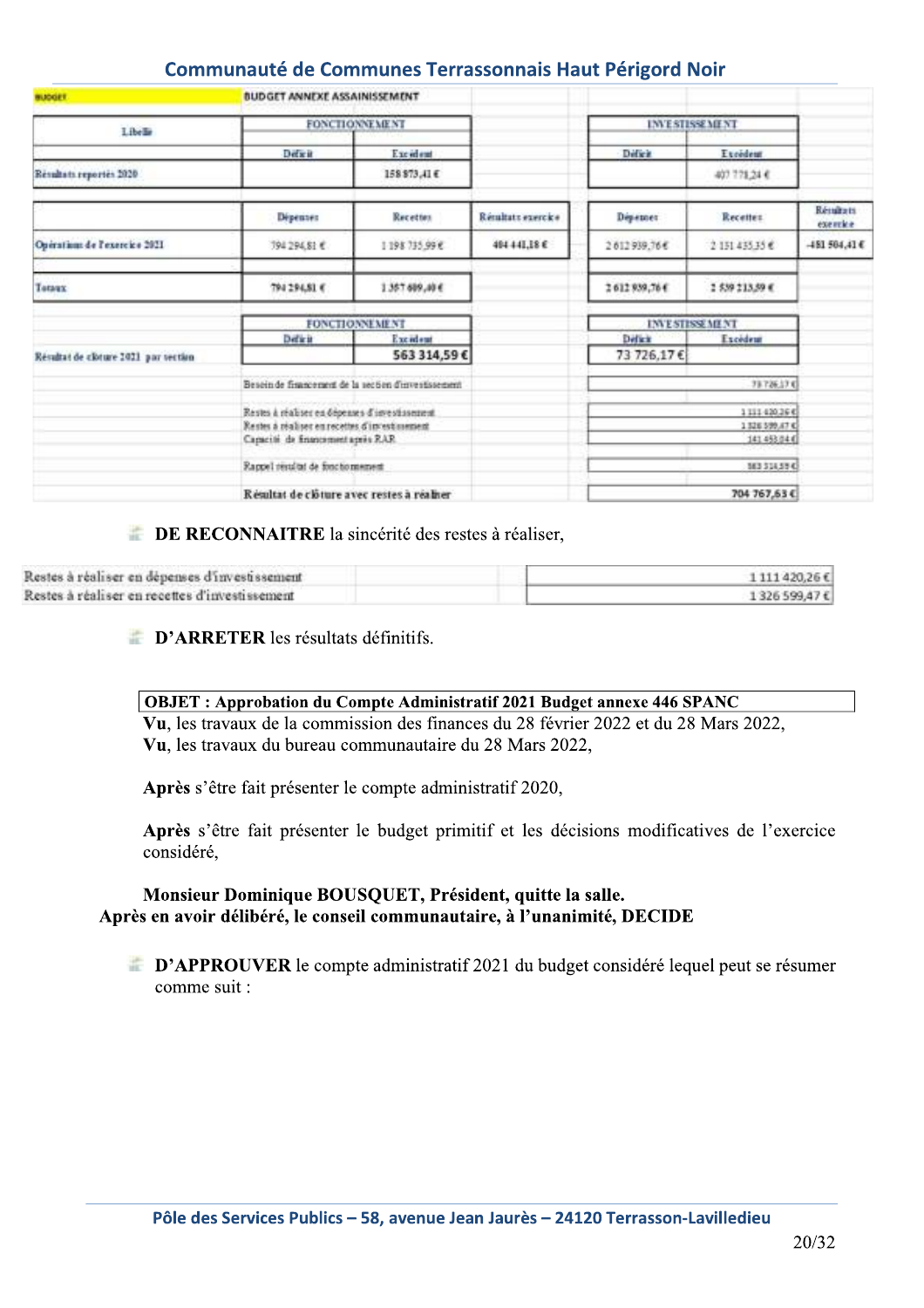| <b>BUDGET</b>                        | <b>BUDGET ANNEXE SPANC</b>                                                                                                             |           |                    |                       |                       |                              |
|--------------------------------------|----------------------------------------------------------------------------------------------------------------------------------------|-----------|--------------------|-----------------------|-----------------------|------------------------------|
| Libris                               | <b>FONCTIONNEMENT</b>                                                                                                                  |           |                    | <b>INVESTISSEMENT</b> |                       |                              |
|                                      | Deficit                                                                                                                                | Excedent  |                    | Defarit               | Excedent              |                              |
| Resultats reportes 2020              |                                                                                                                                        | 0.006     |                    |                       | 2393,75 €             |                              |
|                                      | Dépenses                                                                                                                               | Receites. | Rétaliats exercice | Depement.             | Recentes              | Resultats<br>exercice        |
| Opération de l'exercice 2021         | 653,00€                                                                                                                                | 0.00E     | $-453,600$ €       | 0.00E                 | 0.00E                 | 0.03E                        |
| Teraux                               | 633,00 €                                                                                                                               | 0.066     |                    | $0.00$ €              | 1 303,75 €            |                              |
|                                      | <b>FONCTIONNEMENT</b>                                                                                                                  |           |                    | <b>INVESTISSEMENT</b> |                       |                              |
| Résultat de clòture 2021 par section | Detwin<br>653,00€                                                                                                                      | Excedent  |                    | Deficit               | Excedent<br>2 393,75€ |                              |
|                                      | Capacité de financement de la section d'investissement                                                                                 |           |                    |                       |                       | 2391,75€                     |
|                                      | Restes à réaliser en dépenses d'investissement<br>Restes à réaliser en recettes d'investissement<br>Capacité de financennent après RAR |           |                    |                       |                       | 0.004<br>0.004<br>2 393,75 € |
|                                      | Rappel résultat de fonctionnement                                                                                                      |           |                    |                       |                       | -653,00 £                    |
|                                      | Résultat de clôture avec restes à réaliser                                                                                             |           |                    |                       |                       | 1740,75€                     |

#### **EXECUADE DE RECONNAITRE** la sincérité des restes à réaliser,

| Restes à réaliser en dépenses d'investissement | 0.00 € |
|------------------------------------------------|--------|
| Restes à réaliser en recettes d'investissement | 0.00E  |

#### **D'ARRETER** les résultats définitifs.

#### **OBJET: Approbation du Compte Administratif 2021 Budget annexe 450 ZAE Broussilloux** Vu, les travaux de la commission des finances du 28 février 2022 et du 28 Mars 2022,

Vu, les travaux du bureau communautaire du 28 Mars 2022,

Après s'être fait présenter le compte administratif 2020,

Après s'être fait présenter le budget primitif et les décisions modificatives de l'exercice considéré.

#### Monsieur Dominique BOUSQUET, Président quitte la salle Après en avoir délibéré, le conseil communautaire, à l'unanimité, DECIDE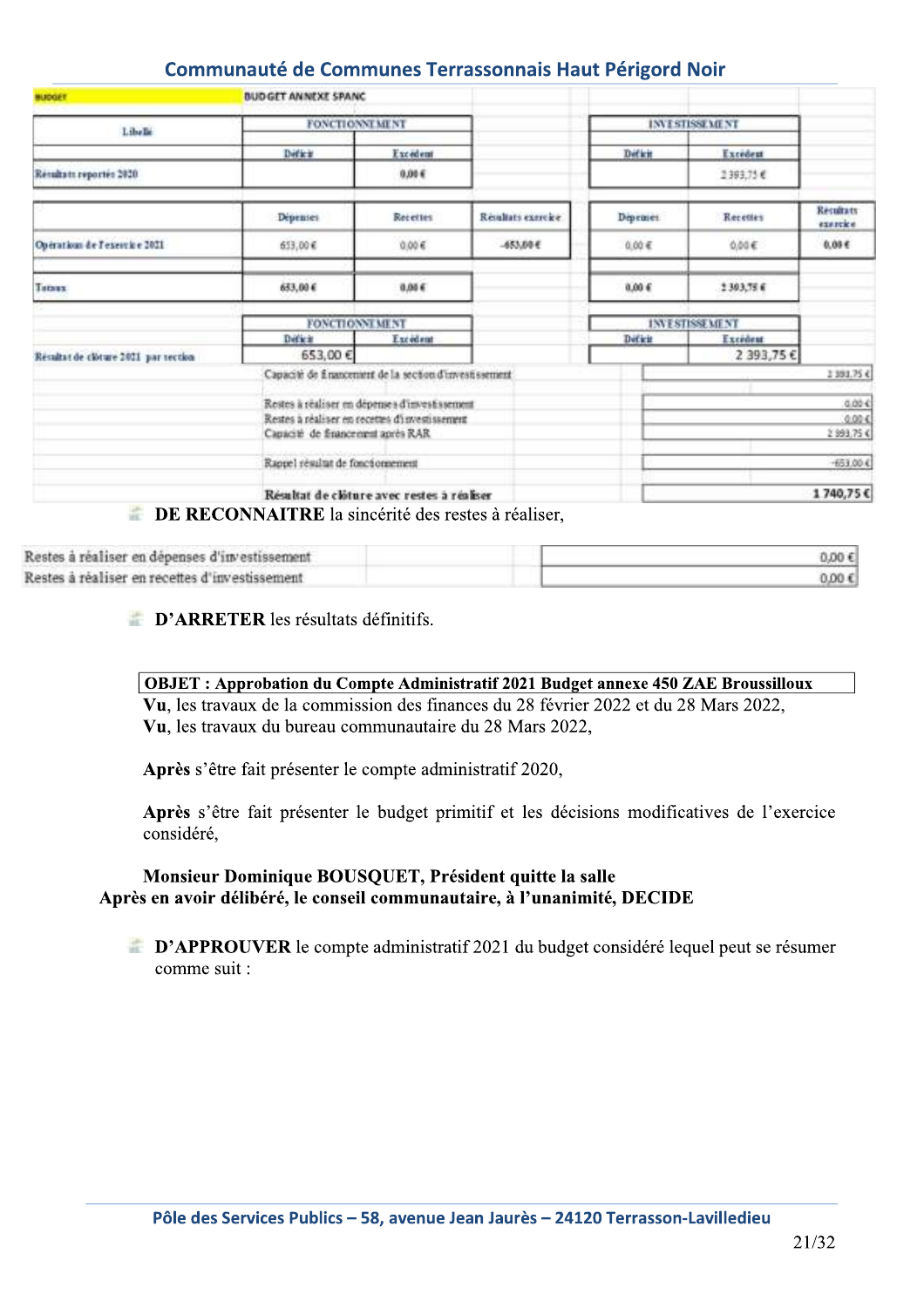| Libelle                                              |                       | FONCTIONNE MENT |                |                 | <b>INVESTISSE MENT</b> |                       |
|------------------------------------------------------|-----------------------|-----------------|----------------|-----------------|------------------------|-----------------------|
|                                                      | Deficit               | Excédeut        |                | Deficit         | Excedent               |                       |
| Rendata reportes 2020                                | 1133.00€              |                 |                | 26 575.26€      |                        |                       |
|                                                      | <b>Depenses</b>       | Recettes        | Readtificantes | <b>Depenses</b> | <b>Recentes</b>        | Resultats<br>exercice |
| Operations de l'exercice 2021                        | 215 047,77€           | 213 047,77 €    | 0.00.6         | 234 690.83 €    | 212799.35€             | $-21391,486$          |
| Totaux                                               | 216 180,776           | 215 847,77 €    |                | 161 166,09€     | 212 799,356            |                       |
|                                                      | <b>FONCTIONNEMENT</b> |                 |                |                 | <b>IN ESTISSEMENT</b>  |                       |
|                                                      | Definit               | Excedent        |                | Deficit         | Excelent               |                       |
| Rénabat de clàture 2021 par nection                  | 1133,00€              |                 |                | 48 466,74€      |                        |                       |
| Besoin de financement de la section d'investissement |                       |                 |                |                 |                        | 48 456,74 €           |
| Restes à réaliser en dépenses d'investissement       |                       |                 |                |                 |                        | $0,00 \in$            |
| Restes à réaliser en recettes d'investissement       |                       |                 |                |                 |                        | 0.00 <sub>5</sub>     |
| Besoin de financement après RAR                      |                       |                 |                |                 |                        | 48 466,74 €           |
| Rappel résultat de fonctionnement                    |                       |                 |                |                 |                        | $-1.133,00K$          |
| Résultat de clôture avec restes à réaliser           |                       |                 |                |                 |                        | -49 599,74€           |

#### **EXECUADE DE RECONNAITRE** la sincérité des restes à réaliser,

| Restes à réaliser en dépenses d'investissement | 0.00E  |
|------------------------------------------------|--------|
| Restes à réaliser en recettes d'investissement | 0.00 € |

#### **D'ARRETER** les résultats définitifs.

|  |  | OBJET: Approbation du Compte Administratif 2021 Budget annexe 449 ZAE Fauries |  |
|--|--|-------------------------------------------------------------------------------|--|
|  |  |                                                                               |  |

Vu, les travaux de la commission des finances du 28 février 2022 et du 28 Mars 2022,

Vu, les travaux du bureau communautaire du 28 Mars 2022,

Après s'être fait présenter le compte administratif 2020,

Après s'être fait présenter le budget primitif et les décisions modificatives de l'exercice considéré.

#### Monsieur Dominique BOUSOUET, Président quitte la salle. Après en avoir délibéré, le conseil communautaire, à l'unanimité, DECIDE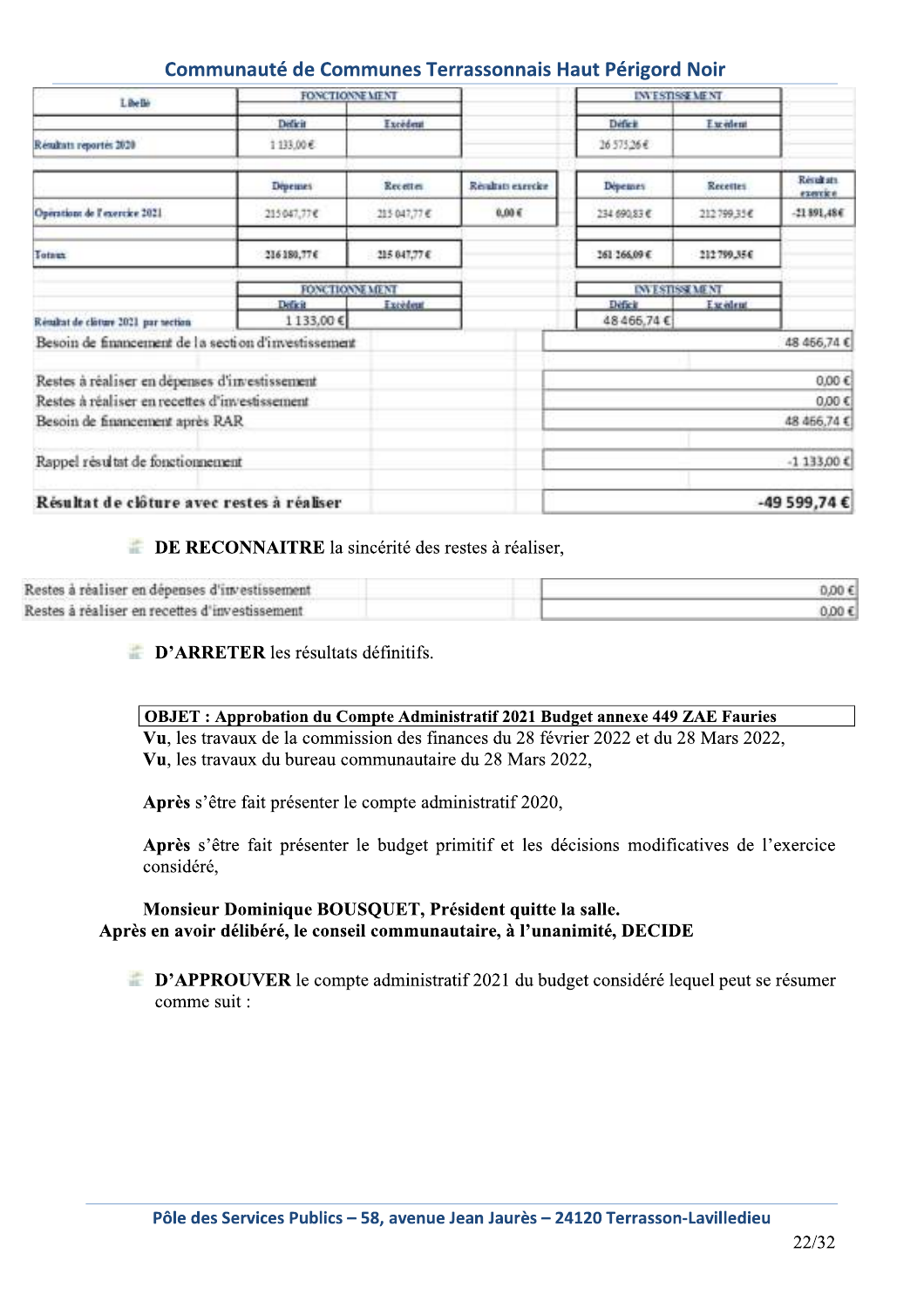| L Belle                                              |                       | <b>FONCTIONNEMENT</b> |                   |                | <b>INVESTISSEMENT</b> |                      |
|------------------------------------------------------|-----------------------|-----------------------|-------------------|----------------|-----------------------|----------------------|
|                                                      | <b>Deficit</b>        | Excédeur              |                   | Deficit        | Excédent              |                      |
| Readant reporter 2020.                               |                       | 1 089 046,35 €        |                   | 658 389.10€    |                       |                      |
|                                                      | Depenses              | Recettes              | Rendrats exercise | Depemen        | Recettes              | Rétaints<br>exercice |
| Operations de l'exercice 2021                        | 1 622 770,09 €        | 1 622 770,09 €        | 0.09 <sub>E</sub> | 767 116.99€    | 1 600 300,08 €        | $-106$ S16, S1 $\in$ |
| Totaux                                               | 1.622.770,09€         | 2711 816,44 €         |                   | 1 425 505,99 € | 1 600 300,08 €        |                      |
|                                                      | <b>FONCTIONNEMENT</b> |                       |                   |                | <b>INVESTISSEMENT</b> |                      |
|                                                      | <b>Definit</b>        | Excedent              |                   | Deficit        | E se edent            |                      |
| Réndrat de clàrare 2021 par section                  |                       | 1089 046,35€          |                   | 825 205,91 €   |                       |                      |
| Besoin de financement de la section d'investissement |                       |                       |                   |                |                       | 825 205,91€          |
| Restes à réaliser en dépenses d'investissement       |                       |                       |                   |                |                       | $0,00 \in$           |
| Restes à réaliser en recettes d'investissement       |                       |                       |                   |                |                       | 0.00E                |
| Besoin de financement après RAR                      |                       |                       |                   |                |                       | 825 205,91€          |
| Rappel résultat de fonctionnement                    |                       |                       |                   |                |                       | 1089 046,35€         |
| Résultat de clôture avec restes à réaliser           |                       |                       |                   |                |                       | 263 840,44 €         |

#### **EXECUADE DE RECONNAITRE** la sincérité des restes à réaliser,

| Restes à réaliser en dépenses d'investissement | 0.00E |
|------------------------------------------------|-------|
| Restes à réaliser en recettes d'investissement | 0.00C |

**D'ARRETER** les résultats définitifs.

#### **OBJET: Approbation du Compte Administratif 2021 Budget annexe 442 ZAE Rousset**

Vu, les travaux de la commission des finances du 28 février 2022 et du 28 Mars 2022, Vu, les travaux du bureau communautaire du 28 Mars 2022,

Après s'être fait présenter le compte administratif 2020,

Après s'être fait présenter le budget primitif et les décisions modificatives de l'exercice considéré,

#### Monsieur Dominique BOUSQUET, Président quitte la salle.

#### Après en avoir délibéré, le conseil communautaire, à l'unanimité, DECIDE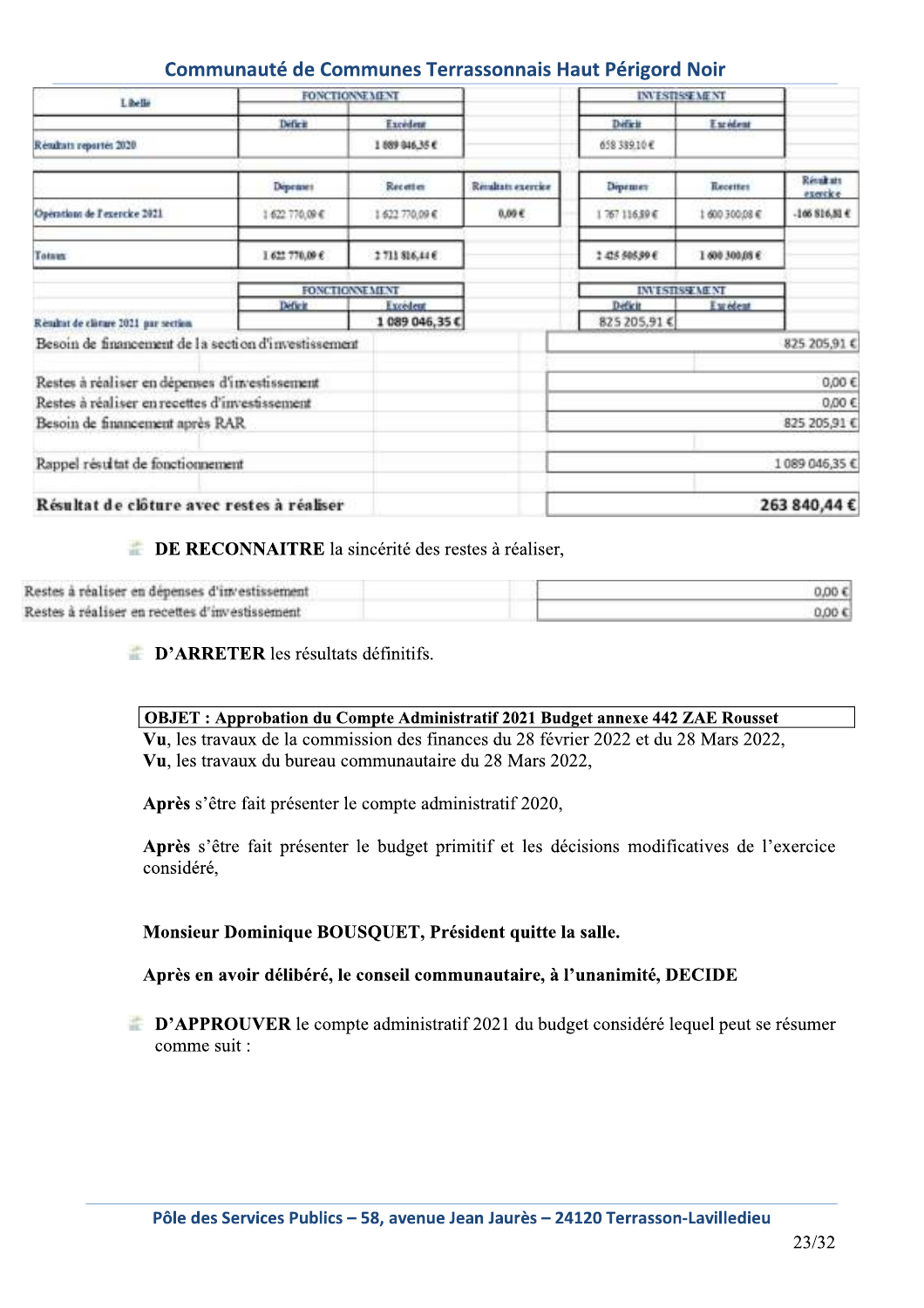| <b>BUILDIGET</b>                                     | <b>BUDGET ANNEXE LE ROUSSET</b> |                       |                    |                       |                |                            |
|------------------------------------------------------|---------------------------------|-----------------------|--------------------|-----------------------|----------------|----------------------------|
| Libelli                                              |                                 | <b>FONCTIONNEMENT</b> |                    | <b>INTERSEMENT</b>    |                |                            |
|                                                      | Deficit                         | Excedent              |                    | <b>Deficit</b>        | Excedent       |                            |
| Readats reporter 2020                                |                                 | 1568527,16€           |                    | 1,559,527,16€         |                |                            |
|                                                      | <b>Dipenses</b>                 | Recetten              | Résultats exercice | Depetities.           | Recepter       | <b>Renakan</b><br>exercice |
| Opérations de l'exercice 2021                        | 1 560 030,164                   | 1 560 080,16€         | $0.00E$            | 1 313 654,01€         | 1 558 527,16€  | 44 873.15 €                |
| Totaux                                               | 1 560 030,16 €                  | 3128 887,32 €         |                    | 3 072 181,17€         | 1 558 527,16 € |                            |
|                                                      |                                 | <b>FONCTIONNEMENT</b> |                    | <b>INVESTISSEMENT</b> |                |                            |
|                                                      | <b>Diffrit</b>                  | Excedent              |                    | Deficit               | Excedent       |                            |
| Résultat de clisture 2021 par section.               |                                 | 1 568 527,16€         |                    | 1513654,01€           |                |                            |
| Besoin de financement de la section d'investissement |                                 |                       |                    |                       |                | 1513 654,01€               |
| Restes à réaliser en dépenses d'investissement       |                                 |                       |                    |                       |                | 0,00€                      |
| Restes à réaliser en recettes d'investissement       |                                 |                       |                    |                       |                | $0,00 \in$                 |
| Besoin de financement après RAR                      |                                 |                       |                    |                       |                | 1513 654,01€               |
| Rappel résultat de fonctionnement                    |                                 |                       |                    |                       |                | 1568 527,16€               |
| Résultat de clôture avec restes à réaliser           |                                 |                       |                    |                       |                | 54 873,15€                 |

#### **EXECUADE DE RECONNAITRE** la sincérité des restes à réaliser,

| Restes à réaliser en dépenses d'investissement | 0,000<br><b>NUMBER OFFICE</b> |
|------------------------------------------------|-------------------------------|
| Restes à réaliser en recettes d'investissement | 0.00<                         |

**D'ARRETER** les résultats définitifs.

| OBJET: Approbation du Compte Administratif 2021 Budget Principal 440 |
|----------------------------------------------------------------------|
|                                                                      |

Vu, les travaux de la commission des finances du 28 février 2022 et du 28 Mars 2022, Vu, les travaux du bureau communautaire du 28 Mars 2022,

Après s'être fait présenter le compte administratif 2020,

Après s'être fait présenter le budget primitif et les décisions modificatives de l'exercice considéré.

#### Monsieur Dominique BOUSQUET, Président quitte la salle.

#### Après en avoir délibéré, le conseil communautaire, à l'unanimité, DECIDE